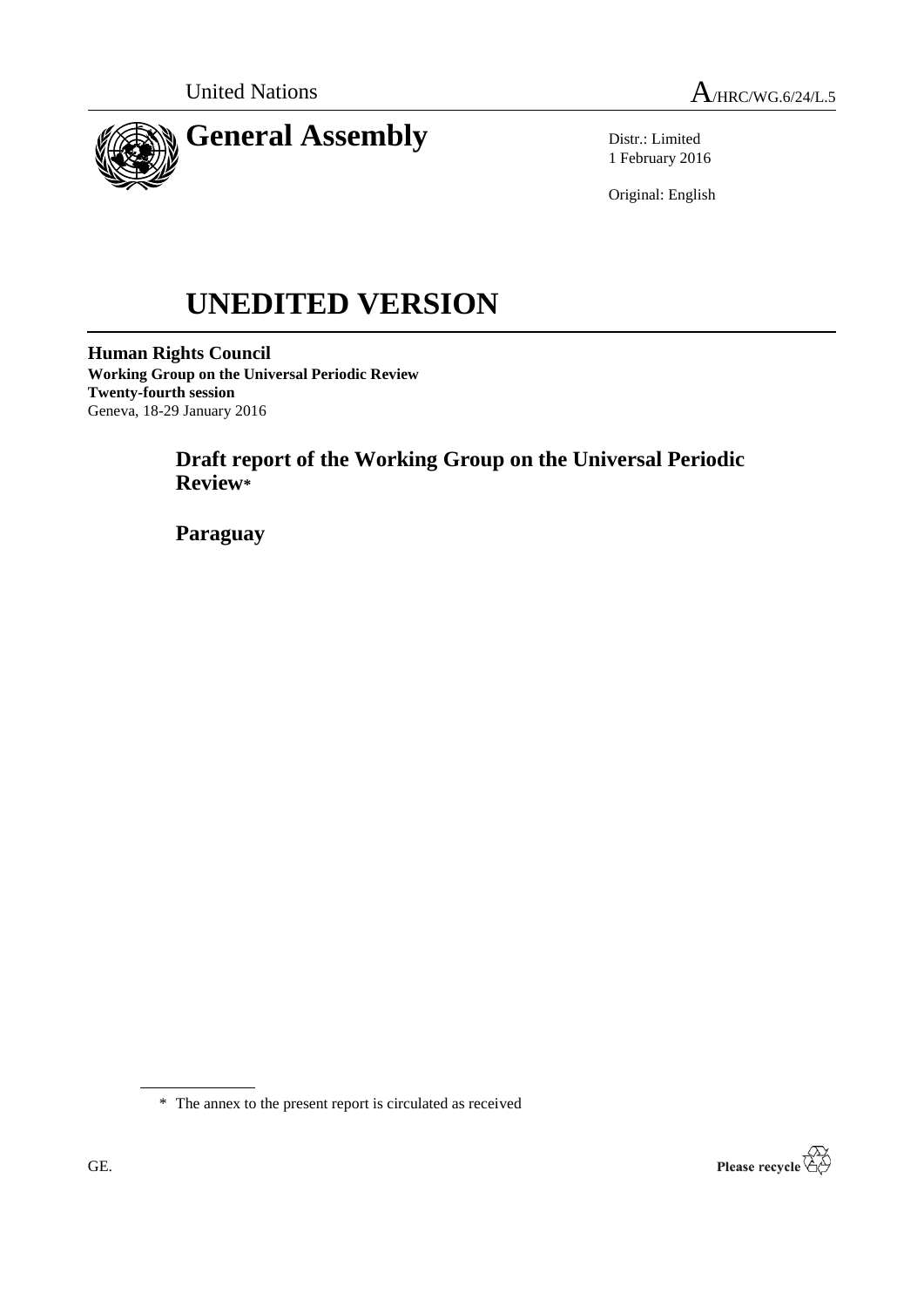### A/HRC/WG.6/24/L.5

# Contents

|       |    | Page           |
|-------|----|----------------|
|       |    | 3              |
|       |    | 3              |
|       | A. | 3              |
|       | В. | $\overline{4}$ |
| Н.    |    | X              |
| Annex |    |                |
|       |    |                |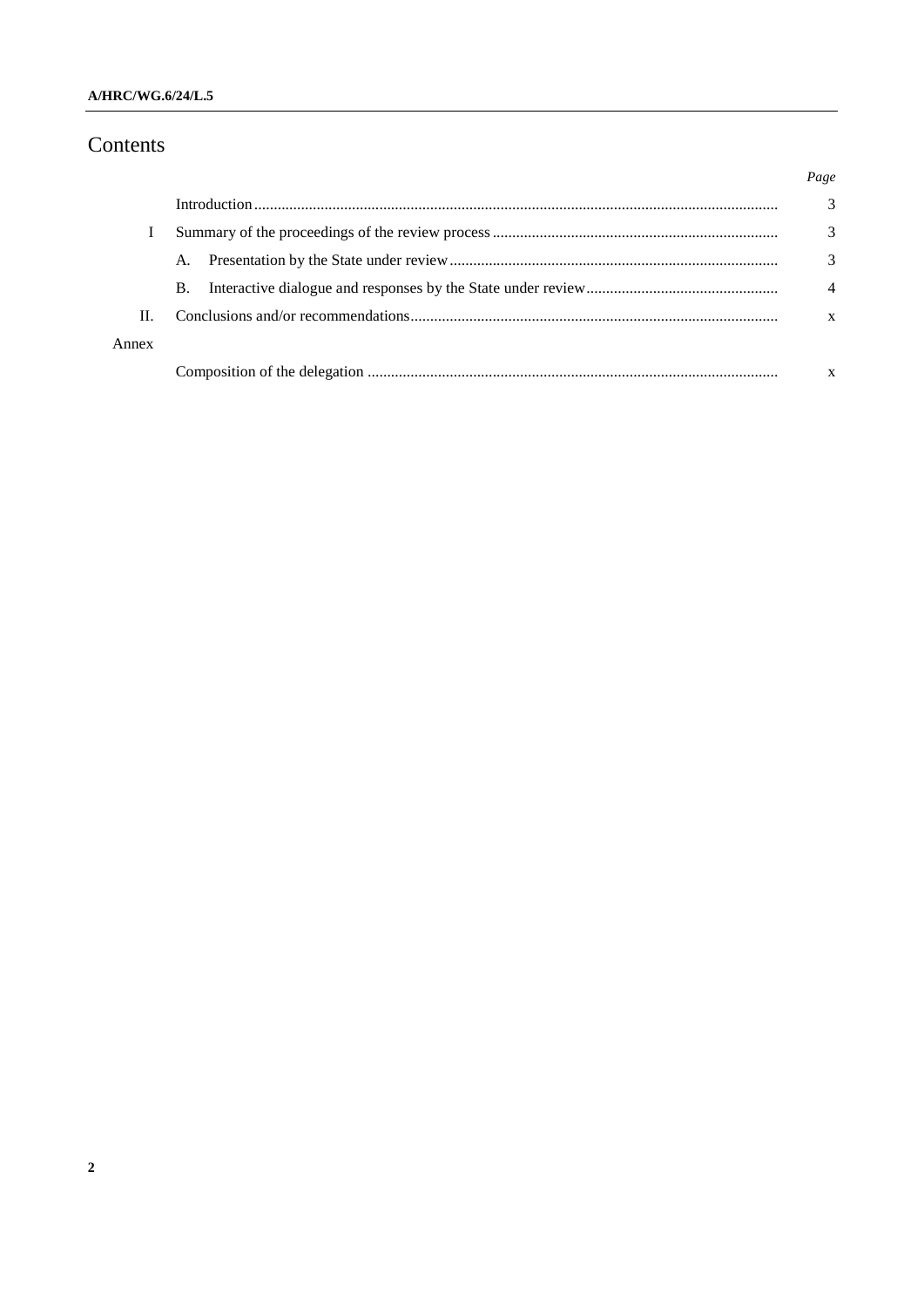## **Introduction**

1. The Working Group on the Universal Periodic Review, established in accordance with Human Rights Council resolution 5/1, held its twenty-fourth session from 18 to 29 January 2016. The review of Paraguay was held at the 5th meeting on 20 January 2016. The delegation of Paraguay was headed by H.E. Ambassador Oscar Cabello, Vice Minister of Foreign Affairs. At its 10th meeting held on 22 January 2016, the Working Group adopted the report on Paraguay.

2. On 12 January 2016, the Human Rights Council selected the following group of rapporteurs (troika) to facilitate the review of Paraguay: Cuba, Saudi Arabia and Algeria.

3. In accordance with paragraph 15 of the annex to Human Rights Council resolution 5/1 and paragraph 5 of the annex to Council resolution 16/21, the following documents were issued for the review of Paraguay:

(a) A national report submitted/written presentation made in accordance with paragraph 15 (a) (A/HRC/WG.6/24/PRY/1);

(b) A compilation prepared by the Office of the United Nations High Commissioner for Human Rights (OHCHR) in accordance with paragraph 15 (b) (A/HRC/WG.6/24/PRY/2);

(c) A summary prepared by OHCHR in accordance with paragraph 15 (c) (A/HRC/WG.6/24/PRY/3).

4. A list of questions prepared in advance by Germany, Liechtenstein, Mexico, The Netherlands, Slovenia, Spain, Sweden, United Kingdom of Great Britain and Northern Ireland and Belgium was transmitted to Paraguay through the troika. These questions are available on the extranet of the UPR. Additional questions raised during the dialogue by India, Montenegro and the United Kingdom of Great Britain and Northern Ireland are summarized in section I.B below.

## **I. Summary of the proceedings of the review process**

#### **A. Presentation by the State under review**

5. The head of the delegation noted that Paraguay had come to their second review convinced that dialogue and cooperation at the international level can contribute to improving the promotion and protection of human rights. Paraguay had set the objective of coming to the UPR to share their achievements and challenges on the implementation of the recommendations from the first cycle of the UPR in an open and transparent manner.

6. Paraguay has always sought to cooperate with the United Nations human rights mechanisms and has issued a standing and open invitation to the special procedures of the Council. During the last four years, five Special Rapporteurs – on freedom of religion, extreme poverty, indigenous peoples, health and disabilities – as well as the Deputy High Commissioner for Human Rights, visited the country. Paraguay was also up to date with all reports to the treaty bodies and had recently updated their common core document.

7. Paraguay is currently a member of the Council and it has sought to work in a responsible manner, together with other countries. It has been supported declarations and resolutions that reflect human rights priorities and cooperation, especially through the exchange of good practices among countries, the UN system and civil society.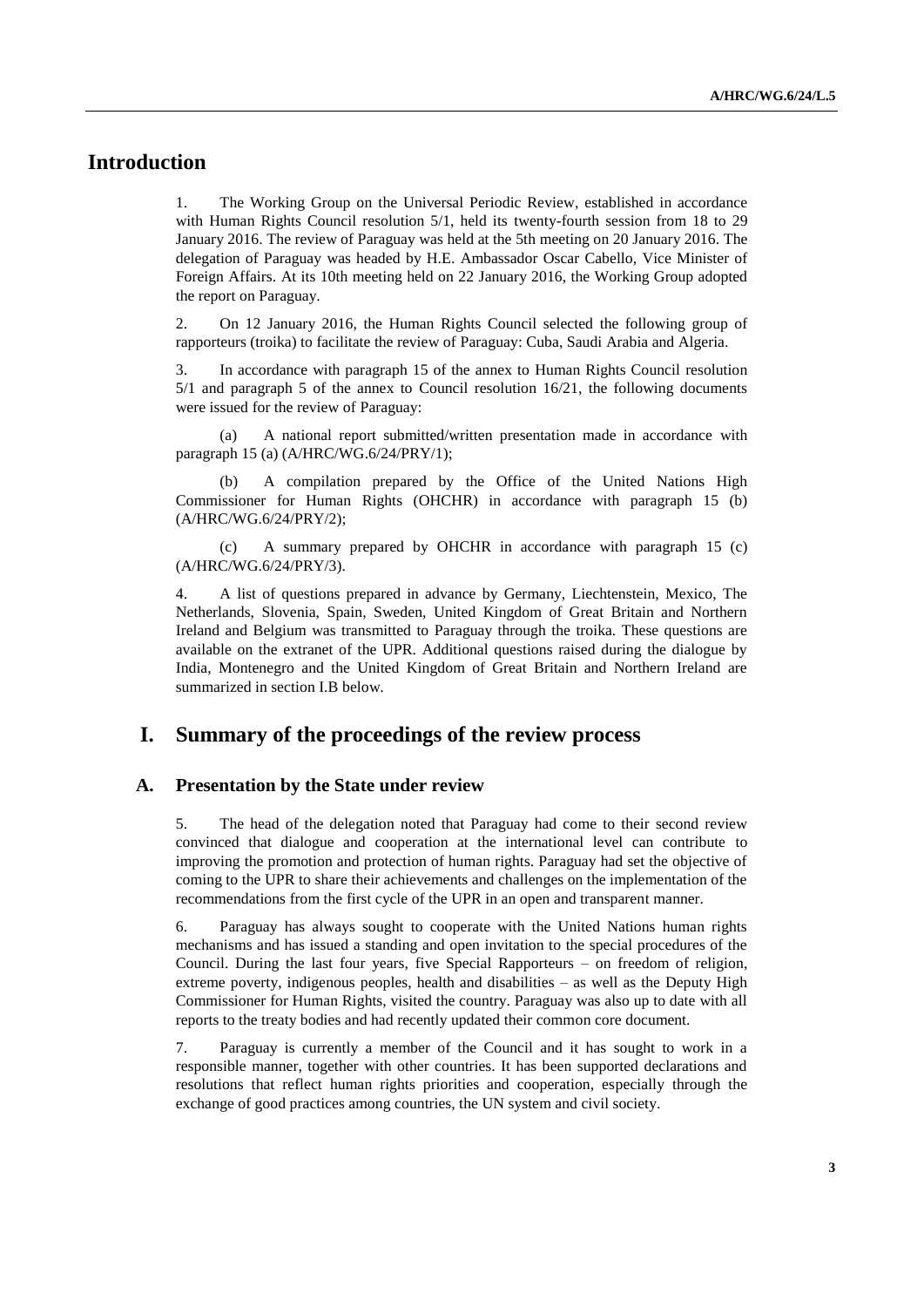8. Paraguay has also focused its efforts in making good use of its own experience to strengthen the international human rights mechanisms, in particular in the area of follow-up to UPR recommendations, through the development of an innovative and participative system, called SIMORE. The system, which is the result of the experience of national institutions was developed with the technical support and advice of the Human Rights Adviser of the Office of the High Commissioner for Human Rights in the country. The system was built around thematic areas of work and facilitates the preparation of reports, the implementation of recommendations through national plans of action and forms now the basis for the development of human rights indicators. In order to share this experience, Paraguay, together with Brazil, sponsored a Council resolution on international cooperation aiming at supporting national systems for the follow-up of international human rights recommendations. Paraguay has also created a bilateral cooperation program to share this experience with other interested states.

9. The delegation further reported on progress and challenges in the implementation of recommendations since the last review. Paraguay has been consolidating a culture of democracy and the integration of a human rights-based approach in public policies with some important results in the areas of poverty and an improvement of social conditions favouring inclusion and addressing inequalities. Paraguay has also initiated efforts towards combating corruption.

10. With regard to the prevention of torture, Paraguay noted that it was the first country in the region that had created a national mechanism for the prevention of torture, in line with OP-CAT. On the basis of the methodology developed by OHCHR, the Judicial Branch of Paraguay also formulated indicators on the right to a fair trial. Other initiatives included the elaboration of a guide to harmonize the state justice with indigenous justice, guidelines on access to justice by older persons and persons with disabilities and principles on juvenile restorative justice. The Minister of Public Defence and the Public Ministry have also been strengthened.

11. Paraguay reiterated the importance of the international human rights system, in particular the Universal Periodic Review mechanism. It highlighted the value of the work of the Office of the High Commissioner for Human Rights in this regard. Paraguay remained open to receive comments and suggestions that can allow the country to continue improving the protection of human rights at national level.

#### **B. Interactive dialogue and responses by the State under review**

12. During the interactive dialogue, 76 delegations made statements. Recommendations made during the dialogue are to be found in section II of the present report. All written statements of the delegations, to be checked against delivery on the United Nations Webcast archives<sup>1</sup>, are posted on the extranet of the Human Rights Council when available.

13. Argentina noted with satisfaction the implementation of the National Human Rights Action Plan, the NPM, the development of the SIMORE system and efforts concerning the rights of persons with disabilities.

14. The Bolivarian Republic of Venezuela highlighted progress made to combat poverty, to address domestic violence, access to basic and secondary education and health services.

<sup>1</sup> http://webtv.un.org/meetings-events/human-rights-council/universal-periodic-review/24thupr/watch/paraguay-upr-adoption-24th-session-of-universal-periodic-review/4716532396001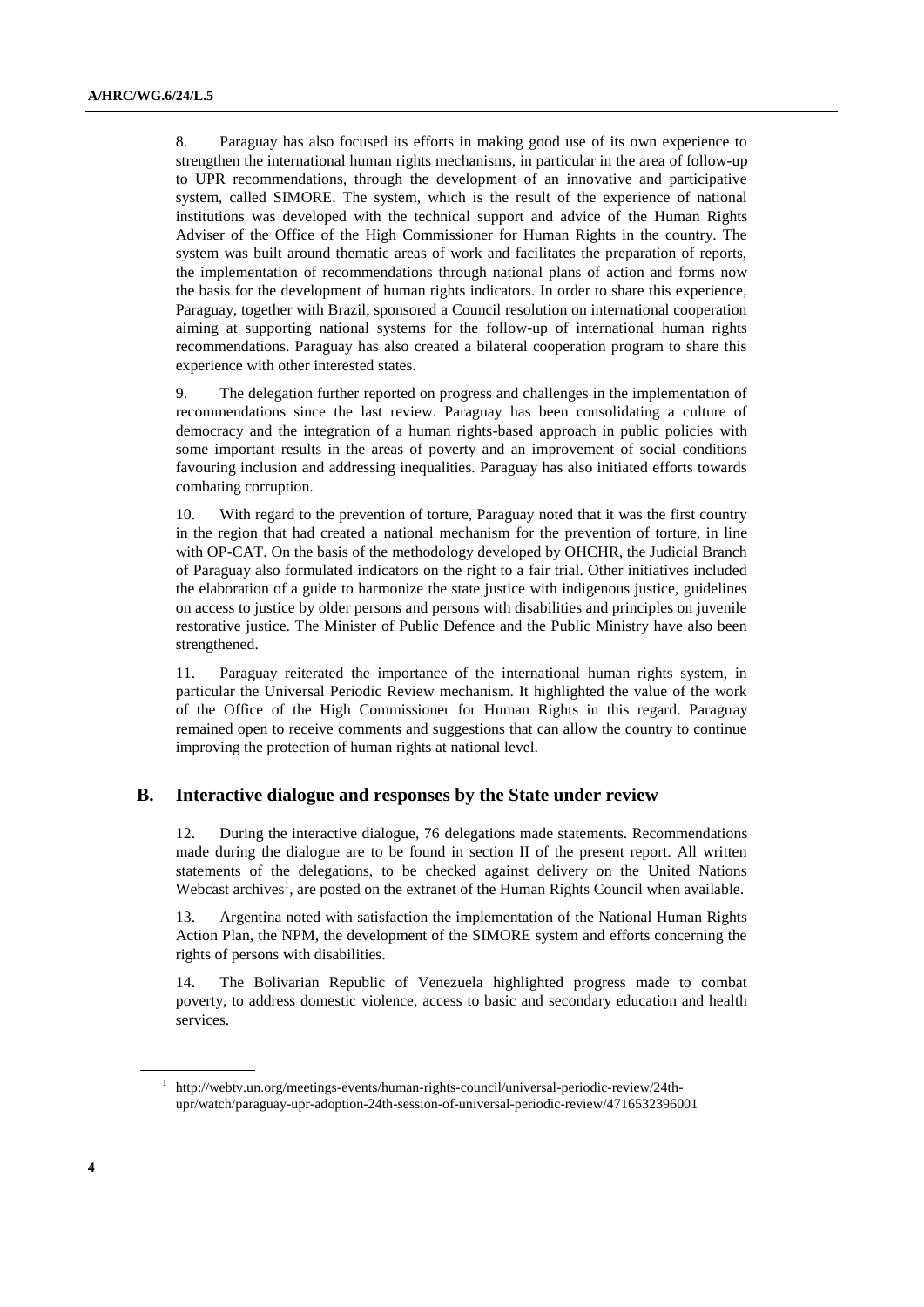15. Australia noted that further measures are required to protect land reform advocates from intimidation and violence, to investigate gender-based violence, and to guarantee protection from all forms of discrimination.

16. Austria expressed concern at the high number of journalists, human rights defenders and lawyers attacked or killed, and at the high rates of child pregnancy and maternal mortality.

17. Azerbaijan commended Paraguay's efforts to strengthen the human rights framework, to protect persons with disabilities and children, to reduce poverty and raise people's standard of living.

18. Belgium welcomed the approval of the NPM against Torture. It noted that in certain areas, such as the rights of the child and the human rights of women and girls, there is still room for progress.

19. Benin welcomed the adoption of laws and policies on forced disappearances, upgrading the Secretariat for Women into a Ministry, and the National Health Policy.

20. The Plurinational State of Bolivia recognized progresses in human rights since the first UPR, specifically the shortening of the socio-economic gap, and the implementation of the SIMORE system.

21. Greece commended the acceptance of all first cycle UPR recommendations, the National Development Plan to 2030, the National Policy on Childhood and Adolescence, and the abolition of death penalty at a Constitutional level.

22. Regarding indigenous rights and land settlement, Canada was concerned that the process of expropriation approved by Congress in 2014 has not yet been implemented to comply with the rulings of the Inter-American Court on Human Rights.

23. Chad encouraged Paraguay to reinforce its normative and institutional framework with a view to improving enjoyment of economic, social and cultural rights.

24. Chile highlighted the creation of the prevention of torture mechanism, the adoption of several national laws and plans for the respect of rights of women, children and people with disabilities.

25. Colombia highlighted the establishment of the SIMORE monitoring system, and reaffirmed its engagement to continue working jointly with Paraguay on trafficking in persons.

26. Costa Rica congratulated the creation of the NPM and the SIMORE system. However, they were worried for complaints of cases of violence and murders against journalists and human rights defenders.

27. Cuba recognized the efforts for the eradication of poverty and to guarantee economic, political, social and cultural rights concerning women living in the rural zones with a view to their development and empowerment.

28. Djibouti acknowledged progress made by Paraguay in strengthening the legislative and institutional framework for the protection and promotion of human rights since the first UPR cycle.

29. Ecuador highlighted the initiatives to promote social development, a human rights based approach in the domestic policy for the eradication of poverty, and the national development plan 2030.

30. Egypt noted with satisfaction the establishment of the NPM of Torture and the implementation of the SIMORE system. Egypt asked Paraguay to pay closer attention to the fight against poverty.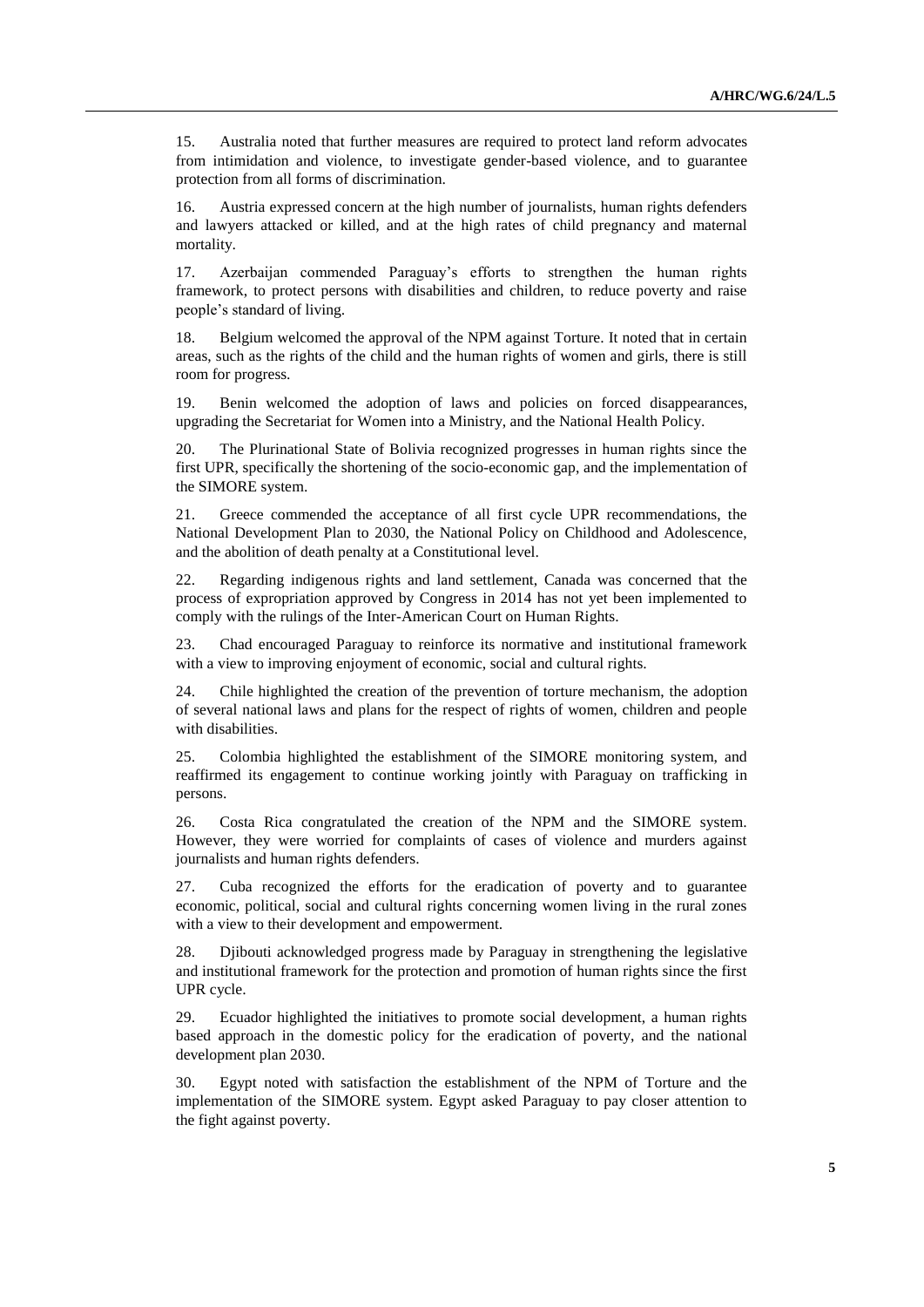31. Ethiopia noted the domestication of international human rights instruments, and human rights training in schools. It commended Paraguay's commitment towards poverty reduction.

32. France made a statement and recommendations.

33. Georgia encouraged resource allocation to the NPM. It expressed concern about human rights defenders and judicial and administrative proceedings towards journalists, and urged conducting relevant investigations.

34. Germany commended Paraguay's engagement in the Human Rights Council. It appreciated the introduction of mechanisms to monitor the implementation of Paraguay's international obligations.

35. Ghana was concerned about reported allegations of harassment and killing of journalists and human rights defenders. It encouraged Paraguay to investigate these allegations and bring perpetrators to justice.

36. Brazil was pleased about progress made in legal and institutional framework and by the establishment of the SIMORE system that has also inspired Brazil.

37. Guatemala was pleased to note the reforms undertaken by Paraguay to prohibit the sale of children, child pornography, sexual exploitation, trade of children and trafficking in persons.

38. Haiti noted the acceptance of all first cycle UPR recommendations and congratulated efforts to combat sexual exploitation of children and adolescents.

39. The Holy See recognized attempts to improve communication between civil authorities and indigenous communities, as well as to reduce extreme poverty and curtail corruption and trafficking in persons.

40. Honduras congratulated efforts towards poverty reduction. It recognized Paraguay's contribution to promoting good practices with the creation and implementation of SIMORE.

41. India noted Paraguay was up to date with submitting reports to treaty bodies. It asked information about operational aspects of the National Development Plan to 2030.

42. Indonesia commended Paraguay for strengthening legislative frameworks and providing inclusive education. It noted efforts to formulate the National Plan for Human Rights.

43. The Islamic Republic of Iran was concerned about the absence of a policy protecting rights of indigenous peoples, and the high rates of trafficking in persons.

44. Iraq commended Paraguay's efforts to implement first cycle UPR recommendations.

45. Israel commended several measures including the National Plan for Human Rights and the adoption of a protocol applicable to transgender persons deprived of their liberty.

46. Italy appreciated the prioritization of the fight against extreme poverty and women's rights, as indicated by the creation of the Ministry for Women.

47. Kazakhstan welcomed the setting up of the NPM and the creation of the SIMORE system to follow-up on implementation of recommendations made by UPR, treaty bodies and special procedures.

48. Kuwait welcomed measures to reduce poverty and combat human trafficking, the creation of the National Secretariat to Combat Corruption, and the strengthening of rights of persons with disabilities.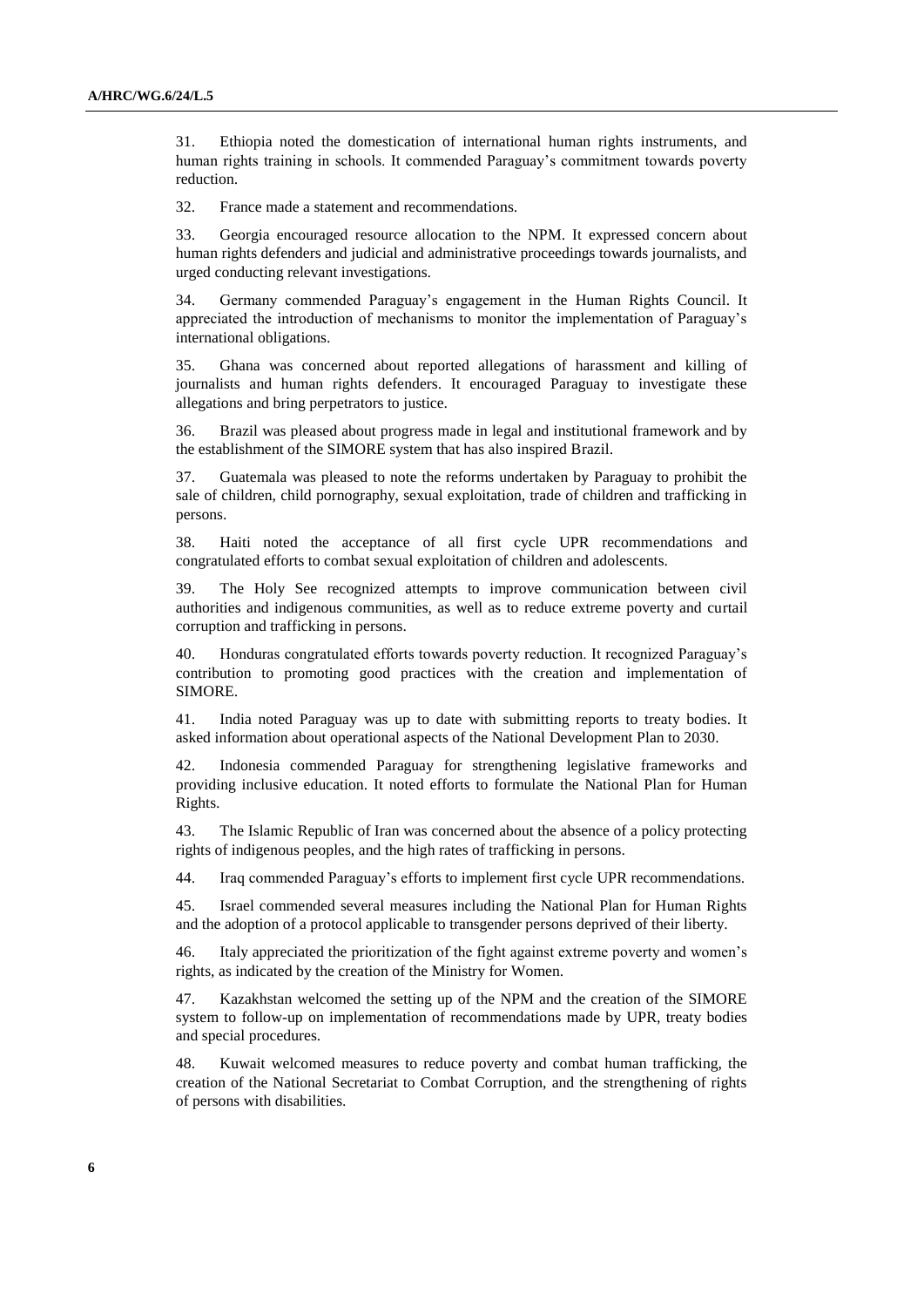49. Kyrgyzstan noted unprecedented steps to strengthen legislative, institutional and policy mechanisms concerning human rights, and the standing open invitation to all Special Procedures mandate holders.

50. The Lao People's Democratic Republic noted Paraguay's engagement in international cooperation and the Human Rights Council's work, and welcomed measures on gender equality and poverty reduction.

51. Lebanon welcomed Paraguay's efforts to fight poverty as well as recognition of rights of indigenous communities.

52. Libya commended the establishment of a national institution and council for persons with disabilities It welcomed the collaboration for the elaboration of the National Plan for Human Rights.

53. Liechtenstein welcomed the ratification of the Agreement on Privileges and Immunities of the Court (APIC) and that Paraguay has begun the process for ratifying the Kampala Amendments to the Rome Statute.

54. Malaysia commended Paraguay for overall progress in the promotion and protection of human rights. It encouraged Paraguay to implement commitments as outlined in its national report.

55. Mexico positively assessed the establishment of the project for the prevention of harassment in schools, as well as initiatives related to transparency and abolition of the death penalty.

56. Montenegro asked about progress towards better inter-ministerial coordination and cooperation with civil society and measures to improve national legislation, in line with recommendations to prevent, punish and eradicate violence against women, sexual and gender based violence.

57. Morocco welcomed efforts to reduce poverty, as well as the policy of institutional transparency in the judiciary and the approval of the NPM.

58. Namibia took note of the poverty reduction efforts. It asked Paraguay to what extend it was able to reach the target of 9.4 per cent in 2015 and about any best practices Paraguay can share in this regard.

59. The Netherlands commended Paraguay for being an example in the field of international human rights mechanisms. It noted however that, no specific steps seem to have been taken to defend the safety and rights of human rights defenders.

60. Nicaragua underscored the program for child care, the National Plan for the prevention of sexual exploitation, progress in education and access to this right.

61. Norway was concerned about the high number of reports regarding threats, attacks, harassment and killings of human rights defenders. It also commended Paraguay for establishing a NPM.

62. Pakistan commended Paraguay for the passage of a number of laws and administrative reforms aiming at the promotion and protection of human rights.

63. Panama noted the strengthening by Paraguay of its normative and institutional framework to prevent torture, eradicate poverty, and to guarantee the rights to education and health.

64. Peru underscored the implementation by Paraguay of the system to monitor the follow-up on the recommendations on the first UPR cycle and its commitment to recover citizens' historical memory.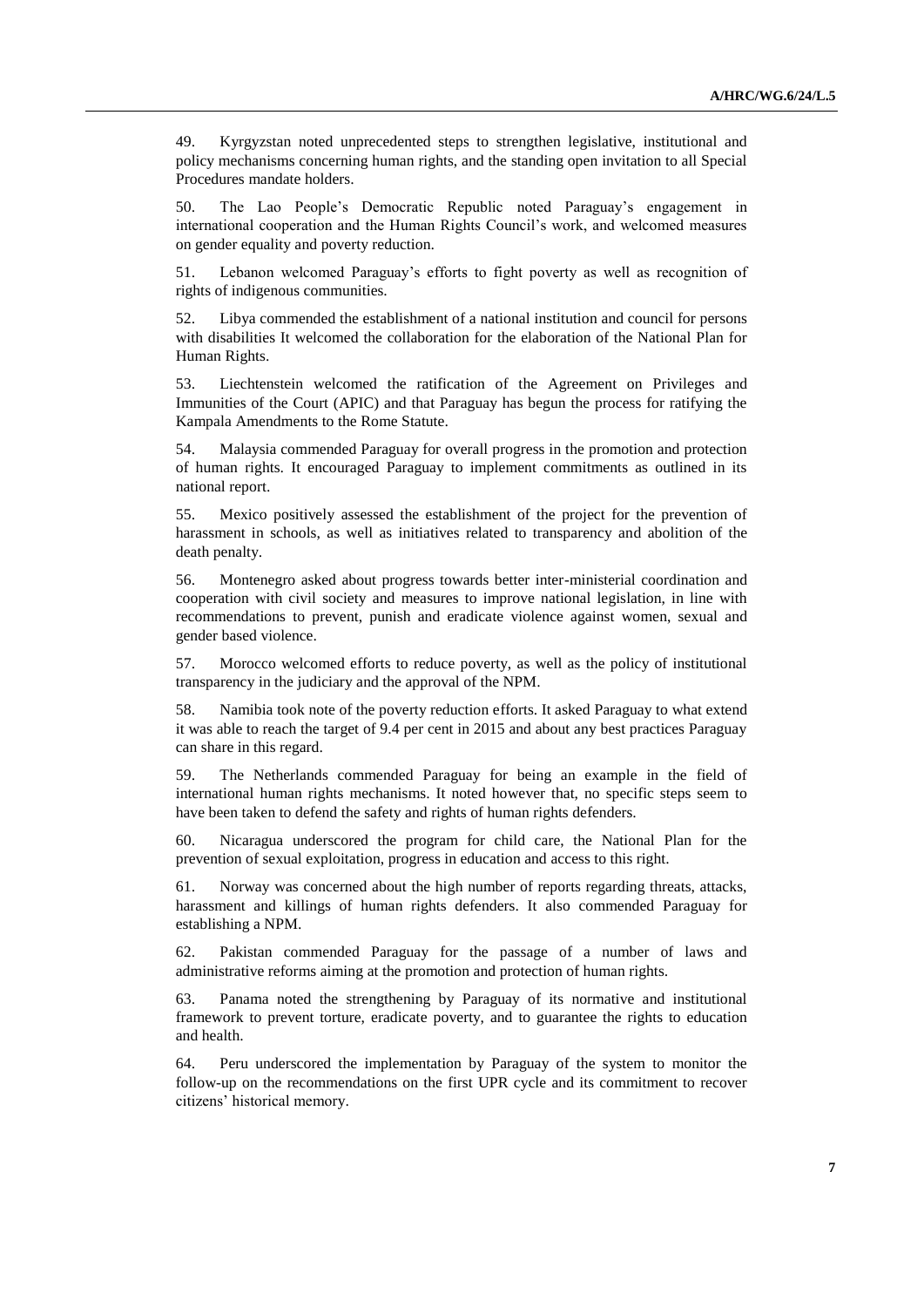65. Philippines welcomed the abolition of death penalty in Paraguay. It also commended the efforts made to promote and protect the rights of indigenous peoples.

66. Poland noted with appreciation the changes made by Paraguay to its constitutional and legislative framework and the establishment of a universal accessible health-care service.

67. Portugal noted with concern that a new Ombudsman had not been appointed in Paraguay since 2008 and that the 'A' status accreditation to the institution had been suspended.

68. The Republic of Korea welcomed the National Plan of Action for the Human Rights of Persons with Disabilities and the National Strategy concerning child labour.

69. The Republic of Moldova shared the concerns of the treaty bodies about widespread pre-trial detention in Paraguay, especially for children between the age of 16 and 18.

70. Singapore welcomed Paraguay's commitment to prioritising poverty eradication as well as, among others, the policy to promote equal rights and opportunities for men and women.

71. Slovakia encouraged Paraguay to recognize the competence of CED under ICPPED. While welcoming the establishment of the NPM, it noted however insufficient investigation of allegations of torture and accountability of perpetrators.

72. Slovenia shared concerns about the high rate of teenage pregnancy, as well as the high maternal mortality rate. It echoed UNESCO's call to investigate all attacks on journalists and media workers.

73. South Africa was concerned that the adoption of an anti-discrimination law that adheres to international human rights standards, in line with previous commitments, is yet to be adopted.

74. Spain recognized Paraguay's efforts in the implementation of recommendations, as evidenced by the recent visits of special procedures mandate-holders and the creation of the SIMORE system.

75. Sweden expressed concern about gender-based and sexual violence. It noted recent reports describing widespread discrimination and little efforts to address human rights violations against LGBTI persons.

76. Switzerland noted the constructive cooperation of Paraguay with OHCHR, special procedures and other international organizations. It remained concern by the criminalisation of abortion in the case of rape or incest.

77. Tajikistan noted the consistent approach of Paraguay to the promotion and protection of human rights and its readiness to cooperate with the international mechanisms and procedures.

78. The former Yugoslav Republic of Macedonia was concerned about the safety of journalists, persisting stereotypes of the role of women in society and domestic violence. It asked for information on intended steps to adopt the anti-discrimination law.

79. Turkey took note of the commitment to complete the process of the appointment of an Ombudsman. It called on Paraguay to prioritize the adoption of a law to combat all forms of discrimination.

80. Ukraine acknowledged the involvement of civil society organizations in the implementation of recommendations and encouraged Paraguay to provide resources for the participation of indigenous communities.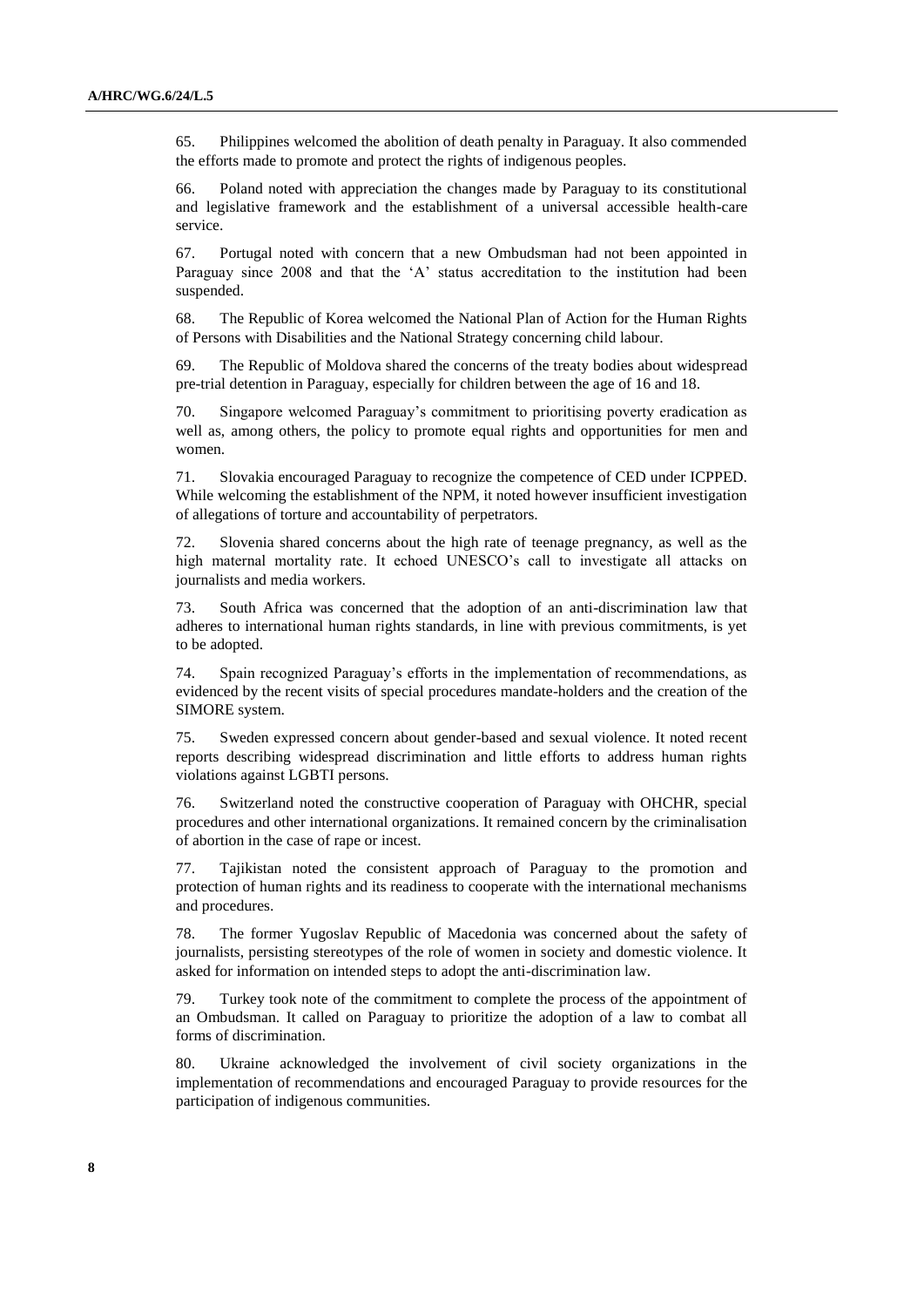81. While welcoming efforts by the legislature to address discrimination, the United Kingdom of Great Britain and Northern Ireland urged the adoption of an antidiscrimination law. It asked for more information on human rights training provided to police and military units.

82. The United States of America remained concerned by the corruption in the public and justice sectors, the persistence of gender-based violence and violence against LGBTI persons and journalists.

83. Uruguay highlighted the establishment of the NPM and the online platform to monitor the implementation of the recommendations. It noted progress in the reduction of poverty and the transparency in governance.

84. Uzbekistan welcomed progress made in the implementation of recommendations, the adoption of the NHRAP, the establishment of the NPM, the ratification of human rights instruments and the cooperation with international human rights mechanisms.

85. Armenia was pleased for the commitment of Paraguay with the promotion of truth, justice, reparation and guarantee of non-repetition, including through the recognition of past crimes and their condemnation. It noted progress in reducing poverty.

86. Algeria appreciated efforts to address trafficking in persons, bullying in public and private schools, combating acts of torture and forced disappearances and measures to reinforce the rights of indigenous peoples.

87. Angola appreciated the setting up of a system to monitor the implementation of recommendations. It encouraged Paraguay to further promote civil and political rights of women.

88. The Dominican Republic underlined the implementation of various national action plans, and urged Paraguay to continue working on the bill for the establishment of the Ministry of Justice and Human Rights.

89. Paraguay thanked delegations for the interest shown by the international community and the participation of delegations in the dialogue and for expressing their support to Paraguay for the progress it had achieved since the last review, as reflected in the various comments and recommendations made to Paraguay by delegations.

90. In response to comments and questions raised regarding efforts to combat poverty and social investment, the Chief of Cabinet of the National Technical Secretariat for Planning, highlighted Paraguay's commitment to ensure equal opportunities,. He provided information on programs regarding land planning and sustainable environment. The national plan for the reduction of poverty has as a main objective to increase income and to provide access to social services for persons and families in a vulnerable condition. Paraguay noted that extreme poverty reduced from 8% in 2006 to 2% in 2013. It also reported that those having access to safe drinking water went from 43% in 1997 to 81%, in 2014, with an increase of 37.5% during that period.

91. The Minister of the Social Action Secretariat referred to previous recommendations regarding family, persons with disabilities, programs of cash transfers and consultations and prior and informed consent of indigenous people. It noted that the Tekoporã program, which is a broad social protection program, obtained the ISO 9001 Quality Management Systems certification in 2014 and covers 17 departments and 80% of the municipalities. A specific component of this program aims at promoting the involvement of indigenous people through a protocol for free previous and informed consent that was developed with the support of OHCHR in Paraguay. Additional information was provided on other components of the program.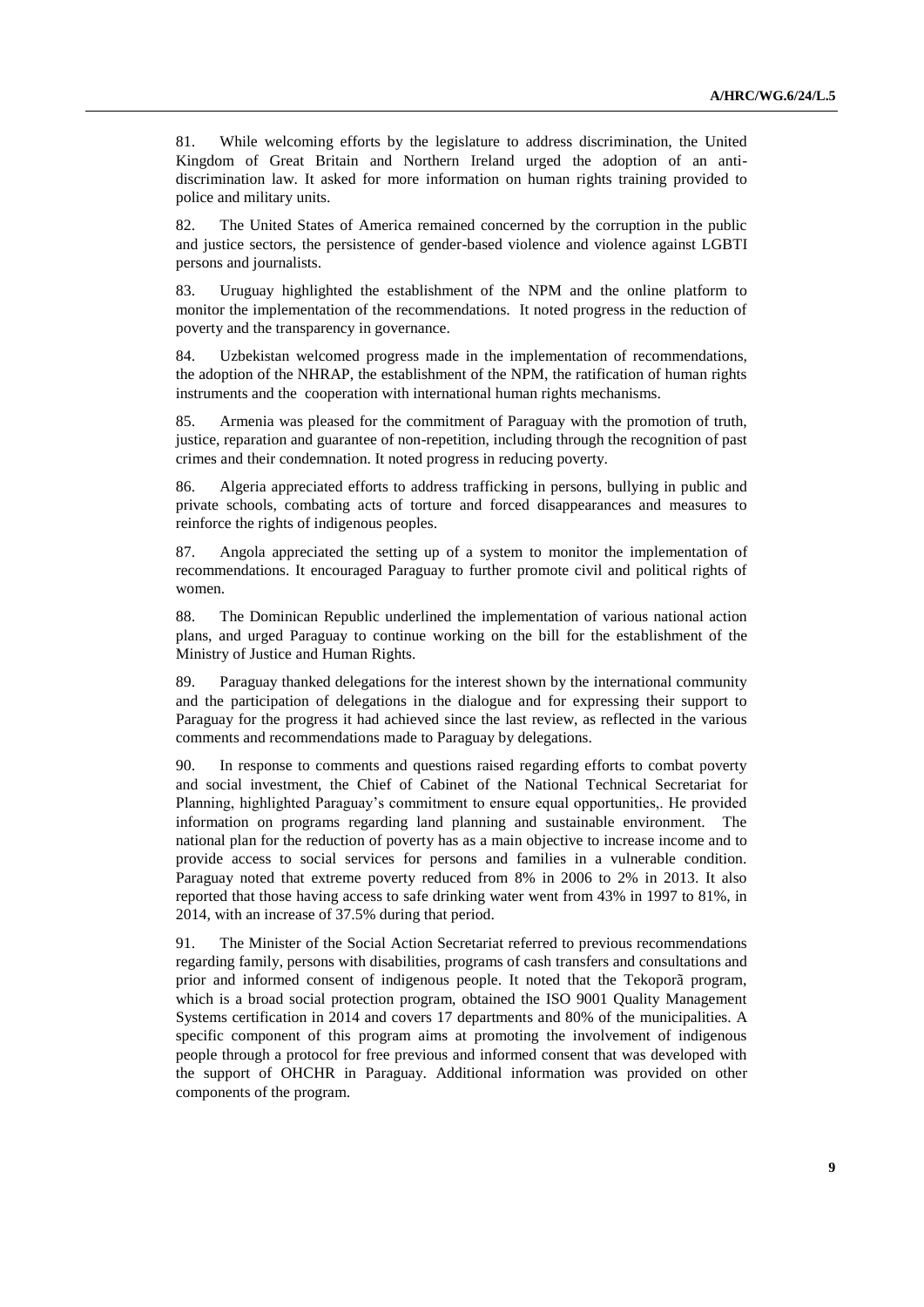92. The Minister for Labour, Employment and Social Security noted that the Ministry was set up in 2013, to focus on the protection of workers, work and labour. It has conducted activities that seek to ensure decent work and working conditions. Responding to comments made by Colombia, Paraguay noted that it has recently promulgated the law on domestic workers, which has raised the minimum salary and sought to ensure social protection. Regarding the issue of child labour, raised by Belgium, Cuba and Chile, it noted that the Code on Children and Adolescents prohibits work for children under14 years of age. The Ministry has made the fight against child labour a priority, basically to eradicate the worst forms of child labour in the coming years. The National Commission is also being strengthened to combat child labour. Paraguay has been successful in eradicating child labour when it comes to the production of cotton, for example. Paraguay has also sanctioned a law on the protection of working mothers, in particular with regard to breastfeeding period.

93. The Minister of the Secretariat of Human Rights of Persons with Disabilities reported on their efforts to ensure that the protection of the human rights of persons with disabilities is a cross-cutting issue in all public policies and services. Last year, SENADIS was upgraded to the level of Ministry. The CONADIS, a mixed Commission with the participation of persons with disabilities and civil society with full participation in decisionmaking, was also created. Paraguay has also developed a public policy for persons with disabilities, the National Plan of Action, with the support of OHCHR. At present, Paraguay is developing indicators to monitor its implementation and assess its impact. This Plan of Action has given visibility to persons with disabilities. Through the plan, Paraguay will also ensure inclusive education and a differentiated basic basket for persons with disabilities. A manual on accessibility for persons with disabilities for all school centres is also being developed. Paraguay also established a network of state communication officials, for promoting the use of inclusive language and a rights-based approach in their work. This progress achieved is the result of an alliance between the State and the civil society with the support of the international cooperation.

94. The Minister for Children and Adolescents referred to comments regarding violence against children and adolescents. It noted that in Paraguay there is a National Commission for the prevention and comprehensive care for children and adolescents that are victims of violence. This Commission was established in 2013 as a follow-up to the United Nations Study on Violence against Children prepared by the Independent Expert Paulo Sergio Pinheiro. It is composed of State institutions and civil society organizations are working together to ensure the prevention, protection and care for children. Reference was also made to a draft bill to protect children from all forms of cruel, inhuman treatment and corporal punishment and to foster good practices when it comes to bringing up children. Paraguay also referred to the free 24hours telephone service available to make complaints and to receive guidance. When it comes to sexual abuse cases there are currently legislative proposals to amend the criminal framework. Regarding sex tourism, Paraguay has legislation that aims at preventing and punishing trafficking in persons in any of its forms, whether these occur within or outside the country. Awareness-raising campaigns are rolledout, aiming at state agents and citizens, in particular in boarder and touristic areas. Comprehensive programs for the attention of victims, including shelters for victims of trafficking have also been established. Paraguay noted that in 2015, the age for children to engage in domestic work has been raised to 18 years. The legislation has codified domestic child labour as dangerous. The sale of children is criminalized in the criminal code and discussions are currently being held in Congress to amend legislation regarding adoption.

95. The Director General of Planning of the Minister of Education and Culture reported on the increase in funding for quality education and research since 2012. A priority area for action has been attention to early education and quality support services since the age of 3, a new modality of non-formal education in particular in the rural areas. At present,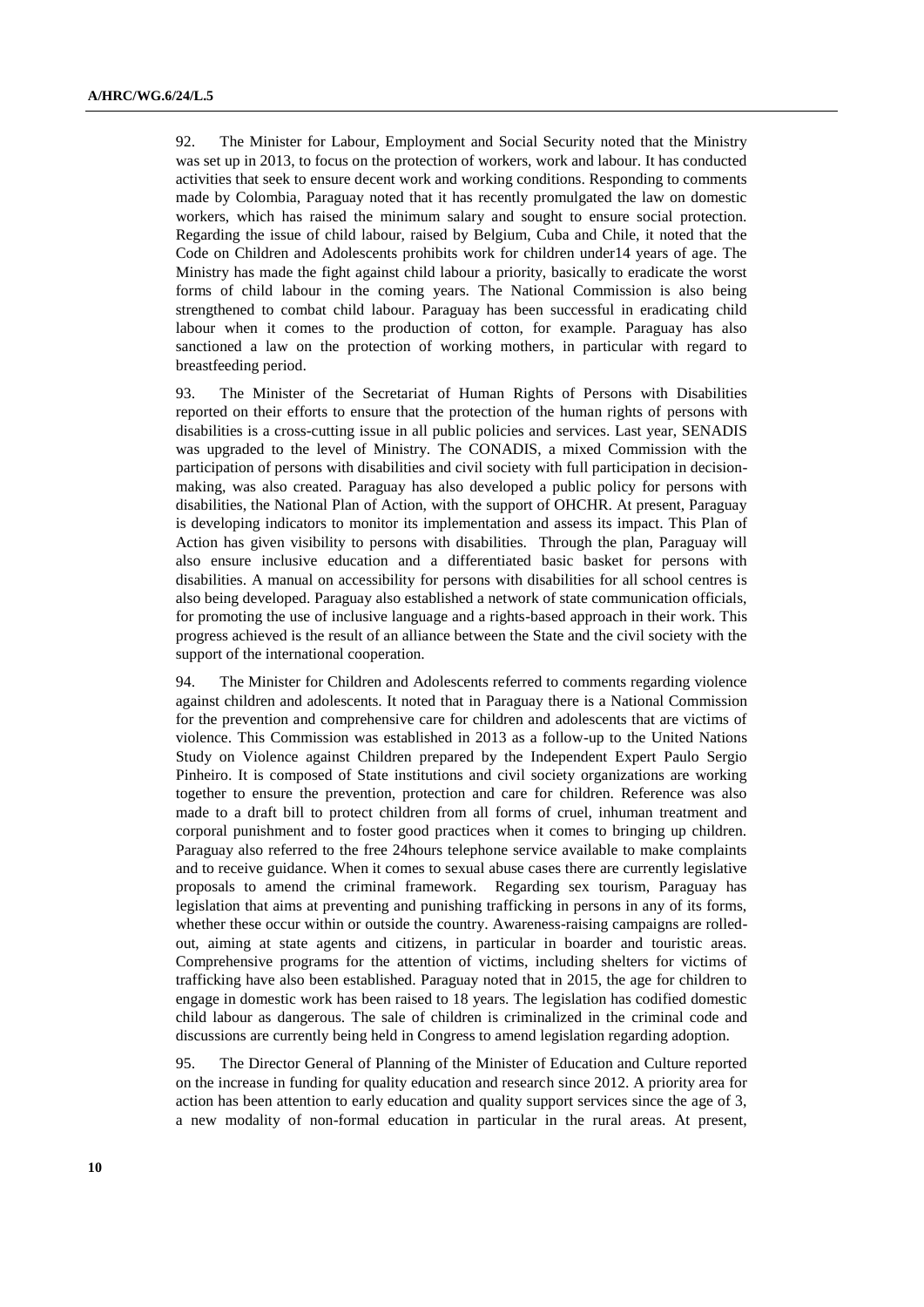Paraguay reported that it has reached 98% of enrolment rate at the primary level in 2014. The enrolment rate of children from 15-17 years of age is however still a challenge that is being addressed. The education strategies contributed to the improving the access of children to schools, through the investment in manuals and provision of educational tools for students. Paraguay is investing in technical training and diversification of educational and vocational training programs and support. It also reported on the implementation of a national program that recognizes the progressive autonomy of boys and girls, including sexual education and information on reproductive health.

96. The Head of the Human Right Department of the Minister of Health and Social Welfare thanked delegations for recommendations received with regard to the right to health, in particular from Belgium, Colombia, The Netherlands, Mexico, Kazakhstan, Turkey, the United Kingdom and others. The fight to overcome of inequalities requires a strong and systematic response. The plans and programs prepared during recent years are focused on a common vision, a strategic approach based on the national reality. Paraguay is implementing the National Sexual and Sexual Reproductive Health Plan 2014-2018, which meets the basic needs of the population. It uses a human rights-based approach and it is focused on 7 key priority areas which are part of the health-care policy, emphasising access, quality and equitable health. Information was also provided on other plans, such as neonatal, healthcare plans, prevention and monitoring of sexually transmitted diseases, prevention, detection and treatment of breast cancer, prevention and attention of persons in a situation of domestic and gender-based violence, protection for adolescents in order to reduce early pregnancies and STDs, among others.

97. The Adviser to the Human Rights Commission of the National Parliament reported on the process for the selection of a new Ombudsman and a Deputy Ombudsman. The selection will be done in 2016. Paraguay reported that the Parliament is currently reviewing two proposals, which both aim at ensuring the full exercise of all rights by the population on an equal basis without discrimination, in line with international human rights norms ratified by Paraguay. Regarding questions on the lack of legal protection in other areas, such as violence against women, the representative indicated that the Parliament will discuss this year draft legislation to ensure comprehensive protection of women from all forms of violence. Responding to questions on the legal framework regulating the use of internet, a law is being discussed. With regard to the freedom of expression and the protection of journalists, Paraguay reported on current efforts to draft legislation and cooperation requested in this regard to the Special Rapporteur for Freedom of Expression of the Organization of American States (OAS).

98. In response to comments made by several delegations on the issue of institutional framework for the promotion and protection of human rights, the General Director on Human Rights from the Ministry of Justice reported on several initiatives in this regard, such as the National Human Rights Action Plan as well as the drafting of a Bill through which the Ministry of Justice and Human Rights is created. Furthermore, with regard to a recommendation referred to by Honduras and Moldova, Paraguay reported that both the definition of torture and the definition of enforced disappearance have been harmonized in the domestic legislation, in line with international human rights norms. Regarding the search of disappeared persons, an issue mentioned by Peru and the Republic of Korea, Paraguay informed that a national team for the search and identification of disappeared persons between 1954 and 1989 has been successfully created. Since May 2013, research investigations have been carried out with respect to possible individual and mass graves. To date, a total of 34 remains of disappeared persons have been exhumed and a database of blood samples of family members has been created. Regarding the concern expressed by Pakistan and Spain on the prisons, Paraguay has been working on the drafting of a prison reform plan with a focus on social reintegration.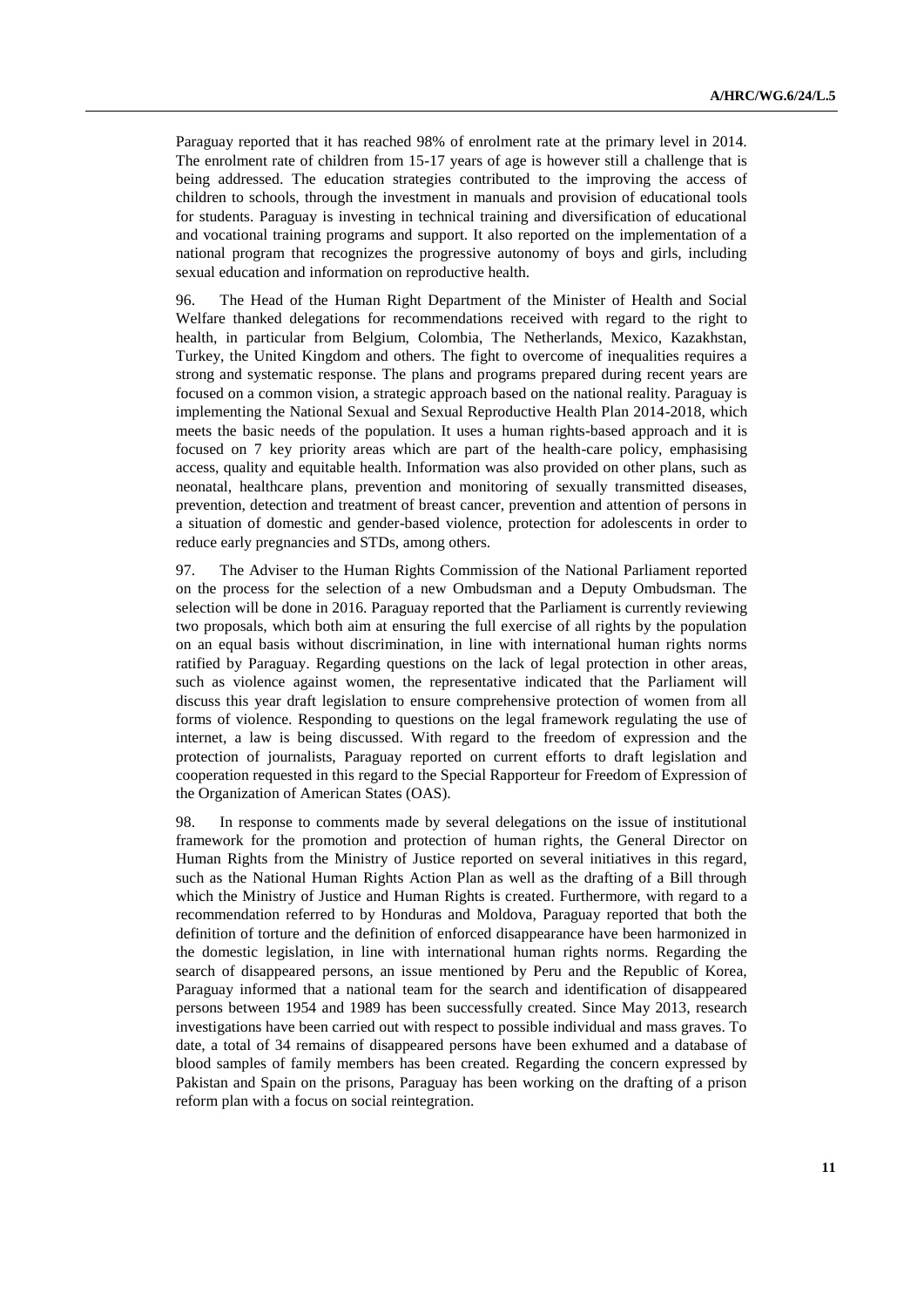99. In response to comments made, the Human Rights Director of the Supreme Court of Justice provided a brief update on the status of the process of the case of Maria Cue. Paraguay also informed about a symposium on corruption, and on quantitative and qualitative indicators developed by the judiciary with regard to access to justice, in the framework of the implementation of the 100 Brasilia regulations. Regarding preventive detention, Paraguay reported on current initiates for a reform of the penal system. On the issue of restorative justice, in 2015, the Supreme Court adopted the principles, which are part of the Lima Declaration on Juvenile Restorative Justice. Paraguay also reported on current efforts and consultations for the harmonization of the indigenous justice system with the ordinary justice system.

100. A representative of the National Institute for Indigenous Peoples thanked participants for the concern expressed by several delegations as regards the situation of the indigenous communities and the development of public policies for indigenous peoples in Paraguay. Paraguay noted that a draft bill is currently being considered by the Parliament to elevate the Institute for Indigenous Peoples to the level of Ministry. Paraguay reported on various efforts being made with regard to calls for attention to be paid to matters of the health of indigenous peoples, as well as a more participatory and inclusive education. Regarding land issues and as a follow-up to previous UPR recommendations, a system for the registration of land titles, and allows to identify potential duplicity has been created. Moreover, the representative expressed that the National Council for Indigenous Education has been created in 2015. Finally, Paraguay also shared information on the availability of community radios, previous consultations and involvement of indigenous peoples in decision-making.

101. To conclude, the head of the delegation thanked again all participating States for their interest.

## **II. Conclusions and/or recommendations**

102. **The recommendations formulated during the interactive dialogue/listed below have been examined by Paraguay and enjoy the support of Paraguay:**

102.1. **Consider ratifying (Uruguay)/ Ratify the Optional Protocol to the International Covenant on Economic, Social and Cultural Rights (Djibouti) (France) (Ghana) (Montenegro) (Portugal);**

102.2. **Take steps to ratify (Slovakia)/ Ratify the Optional Protocol to CRC on a communications procedure (Portugal) (Montenegro);**

102.3. **Encourage ratification (Iraq)/ Consider the recommendation of UNESCO to ratify (Nicaragua)/Ratify the Convention against Discrimination in Education (South Africa) (Uzbekistan) (Portugal) (Ghana**) **(Honduras);** 

102.4. **Make the declaration provided for in article 14 of the ICERD (South Africa);**

102.5. **Conclude the process of ratifying the Kampala amendments to the Rome Statute swiftly with a view to contributing to the activation of the jurisdiction of the International Criminal Court over the crime of aggression in 2017 (Liechtenstein**)**;**

<sup>\*\*</sup> The conclusions and recommendations have not been edited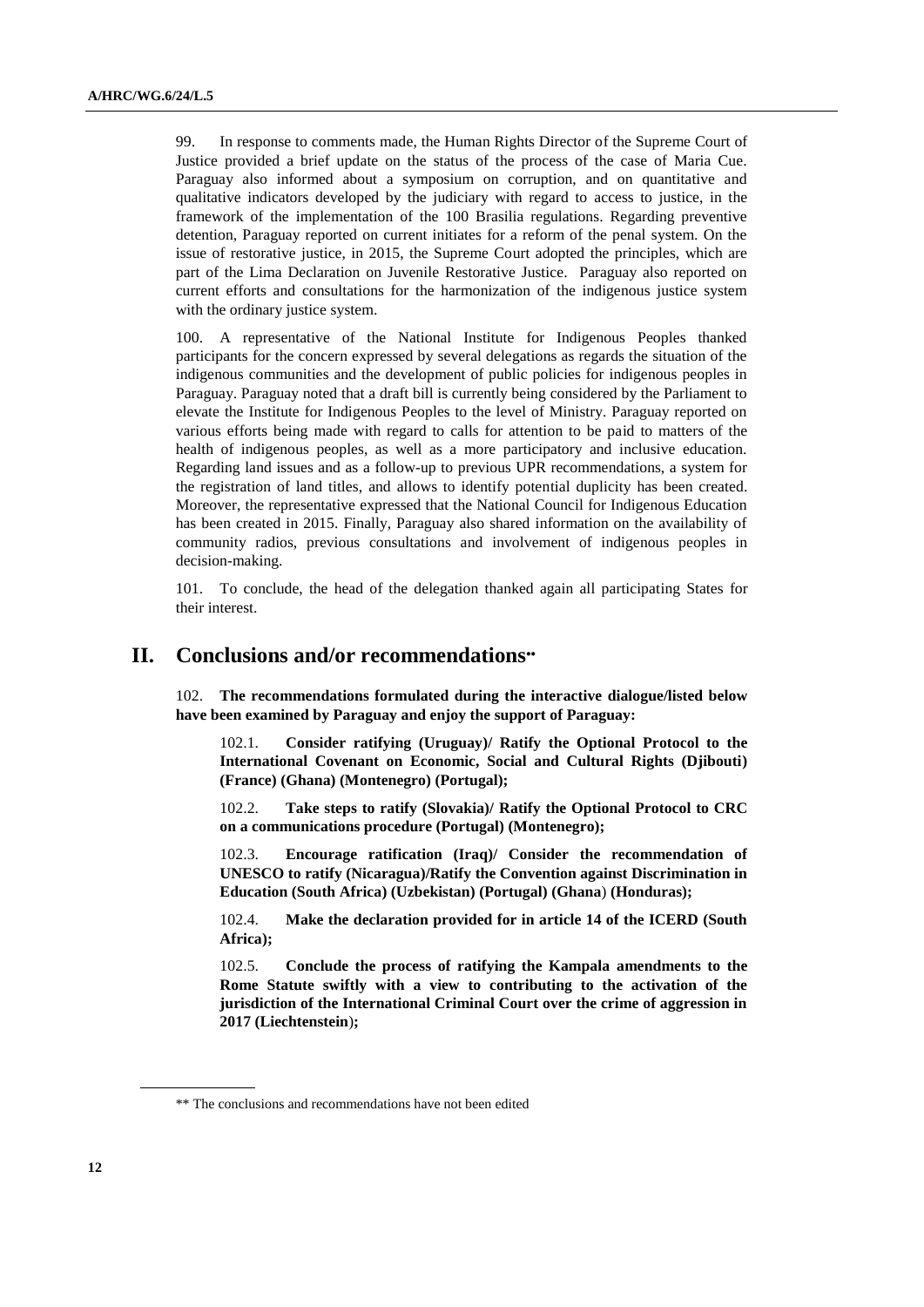102.6. **Pass legislation implementing the Rome Statute of the International Criminal Court into domestic law (Djibouti**)**;**

102.7. **Encourage the adoption in the short term of a bill on the implementation of the Rome Statute (Guatemala**)**;**

102.8. **Deepen its commitment with the International Criminal Court through the adaptation of its national legislation to the Rome Statute (Peru);**

102.9. **Review its criminal legislation in order to incorporate a definition of torture in accordance with CAT (Honduras);**

102.10. **Continue working on harmonizing its national policies and laws, related to children in line with the Convention on the Rights of the Child and its respective Protocols of which it is a party (Nicaragua**)**;**

102.11. **Promote laws on the rights of children and adolescents especially in the area of health (Egypt);**

102.12. **Implement the National System for Comprehensive Protection and Advancement of Children and Adolescents, with attention to human trafficking and sexual and reproductive health. Pass legislation to protect the rights of unregistered children and remove obstacles to child registration (Canada);**

102.13. **Improve the domestic legislation regarding working conditions, especially for women and young people (Holy See);** 

102.14. **Strengthen its efforts in establishing the National Human Rights Institution, in line with the Paris Principles and with full participation of the civil society (Indonesia**)**; Expedite staffing of the Ombudsman office and strengthen it by allocating the necessary budget (Ethiopia);**

102.15. **Take all necessary measures to ensure the full realization of the Human Rights Defender's mandate (France);**

102.16. **Strengthen the capacities of the Ombudsman's Office while making it accessible to the citizens (Haiti**)**;**

102.17. **Allocate sufficient financial and human resources to national human rights institutions (Kyrgyzstan**)**;**

102.18. **Take all necessary measures in order to strengthen the role and operation of the Ombudsman's Office (Namibia);**

102.19. **Speed up the process to appoint a new Ombudsman (Israel**)**;** 

102.20. **Appoint a new Ombudsman without further delay, after the mandate of the present incumbent expired in 2008, while ensuring that the institution complies fully with the Paris Principles (Germany);** 

102.21. **Finalize at its earliest the process of appointment of the Ombudsman and ensure that the institution fully complies with the Paris Principles (Kazakhstan**)**;** 

102.22. **Appoint an Ombudsman and ensure that the institution complies fully with the Paris Principles (Portugal) (South Africa**)**;**

102.23. **Complete as soon as possible the necessary internal process to appoint the new Ombudsman (Spain**)**;**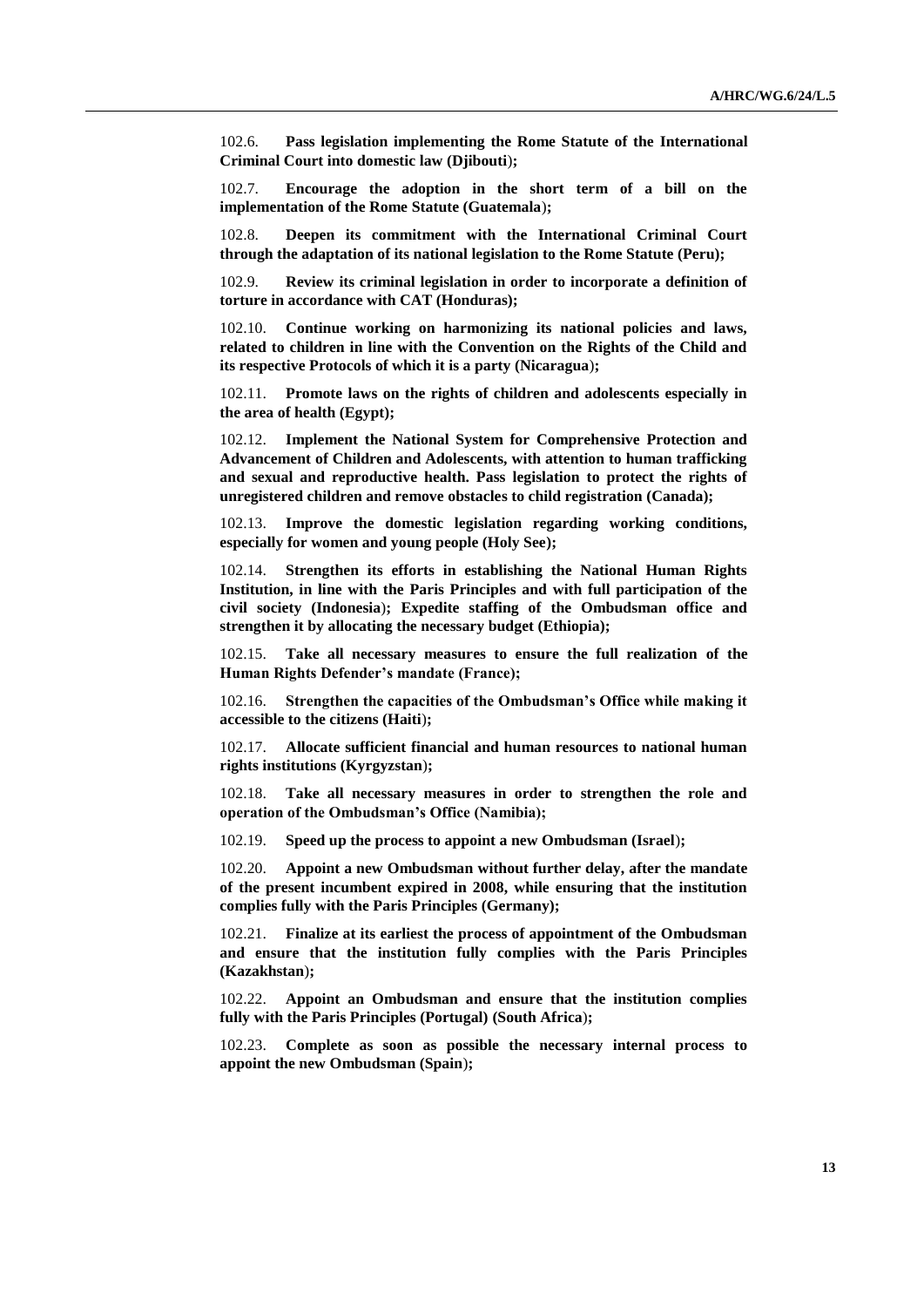102.24. **Continue the selection process for a new Ombudsman, with a view to its appointment at the earliest possible, in line with the constitutional requirements and the Paris Principles (Uruguay**)**;**

102.25. **Expedite a process related to the establishment of the national secretariat for indigenous peoples (Georgia**)**;** 

102.26. **Strengthen the National Institute for Indigenous Affairs (El Instituto Paraguayo del Indígena, INDI) at the legislative, structural and functional levels (Haiti);** 

102.27. **Conclude the process to create the National Secretariat of Indigenous Peoples (Peru**)**;**

102.28. **Redouble its efforts in formulating the National Human Rights Action Plan (Indonesia);** 

102.29. **Continue further improvement of the protection and promotion of human rights in the country (Azerbaijan**)**;**

102.30. **While recognizing the adoption of the National Human Rights Action Plan, and within the context of its implementation, implement awarenessraising campaigns and promote respect of human rights (Spain);**

102.31. **Implement public policies permitting gender equality in the political and economic life of the country (Chile);**

102.32. **Further promote the rights of women, children and indigenous peoples (Greece);** 

102.33. **Further develop policies to ensure full enjoyment of rights and equality to LGBTI people (Israel);** 

102.34. **Maintain efforts to implement the information system for the follow up of international human rights recommendations (Ecuador**)**;**

102.35. **Engage a civil society in the follow-up implementation process of the UPR recommendations (Poland);**

102.36. **Accord priority to passing draft anti-discrimination legislation, tabled in Congress in November 2015, and reviews existing laws to ensure consistency with the draft legislation's objectives (Australia**)**;**

102.37. **Ensure the adoption and implementation of an anti-discrimination law, cohering to international human rights standards (Greece**)**;**

102.38. **Move towards the adoption of a comprehensive law against all forms of discrimination, including discrimination on sexual orientation and gender identity, that punishes and prohibits all forms of discrimination in public and private settings (Chile**)**;**

102.39. **Foster the presentation of a new bill against all forms of discrimination (Cuba**)**;**

102.40. **Adopt and implement comprehensive anti-discrimination legislation in line with international human rights standards (Slovenia**)**;**

102.41. **Encourage the adoption and implementation of legislation to combat all forms of discrimination, in compliance with international human rights standards and in line with Paraguay's commitments (Guatemala);**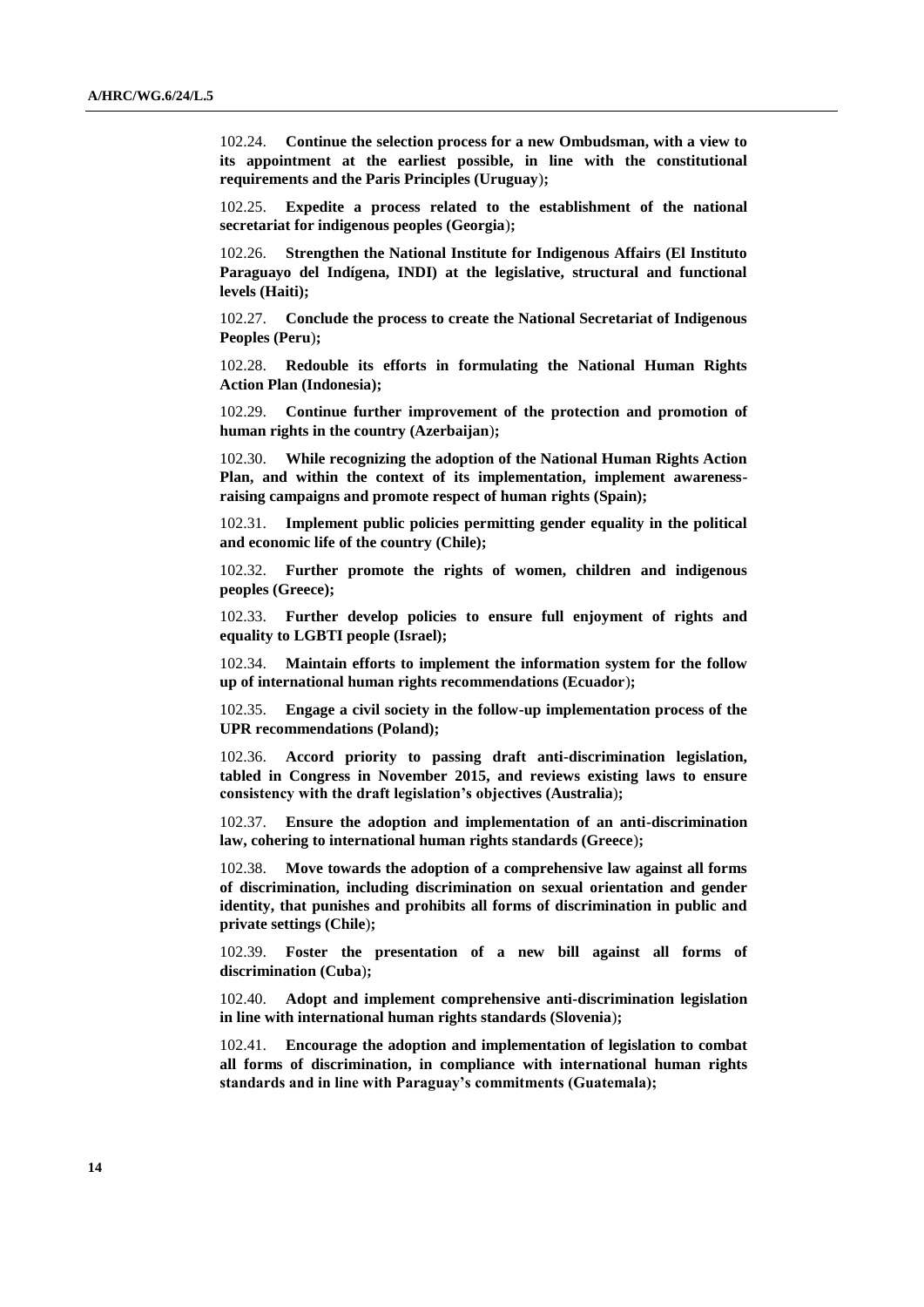102.42. **Present to the Parliament and support the approval, as soon as possible, of a new comprehensive draft bill against racism, racial discrimination, xenophobia and all related forms of intolerance (Brazil**)**;**

102.43. **Adopt the necessary legislative and policy measures to combat any form of discrimination, including by guaranteeing access to justice and recognizing the right to due reparation for victims (Honduras**)**;**

102.44. **Adopt a law prohibiting all forms of discrimination against indigenous communities and guarantee access to comprehensive quality education for Guarani speakers (Iran (Islamic Republic of)**)**;**

102.45. **Consider taking up an anti-discrimination bill in dialogue with state and non-state actors, which would guarantee basic safeguards of nondiscrimination, prevention and punishment of all forms of discrimination against all human beings, in line with the main standards of international human rights instruments to which Paraguay is a State Party to (Uruguay);**

102.46. **Introduce a law explicitly prohibiting corporal punishment of children in all settings (Poland**)**;**

102.47. **Adopt legislation clearly prohibiting all corporal punishment of children in all settings (Iran (Islamic Republic of));**

102.48. **Continue to promote women empowerment (Pakistan);**

102.49. **Eliminate all forms of inequality between men and women (Egypt);**

102.50. **Continue to design and implement policies that incorporate gender perspectives into public policies and promote the empowerment and advancement of women living in rural areas (Singapore);**

102.51. **Approve a comprehensive law for the promotion of gender equality which would include, among other issues, awareness on issues such as gender violence, and the freedom of sexual orientation (Spain);**

102.52. **Adopt a law prohibiting all forms of discrimination, including sexual orientation and gender identity (South Africa);**

102.53. **Adopt a law against all forms of discrimination, including sexual orientation and gender identity (Sweden**)**;**

102.54. **Enact legislation to prohibit discrimination, including based on sexual orientation and gender identity (Canada);** 

102.55. **Adopt a law to fight against discrimination, to prevent and punish discrimination in all its forms including discrimination on sexual orientation and gender identity (Argentina);**

102.56. **Pass legislation prohibiting discrimination, including comprehensive prohibitions against discrimination on the grounds of sexual orientation and gender identity (United Kingdom of Great Britain and Northern Ireland**)**;**

102.57. **Review all type of provisions that could lead to the discrimination of LGBTI persons, as well as review labour provisions which may affect domestic workers (Colombia**)**;**

102.58. **Strengthen the fight against all forms of discrimination including discrimination based on sexual orientation or gender identity (France);**

102.59. **Ensure the issuance of birth certificates to all children born on its territory, regardless of the status of their parents (Poland);**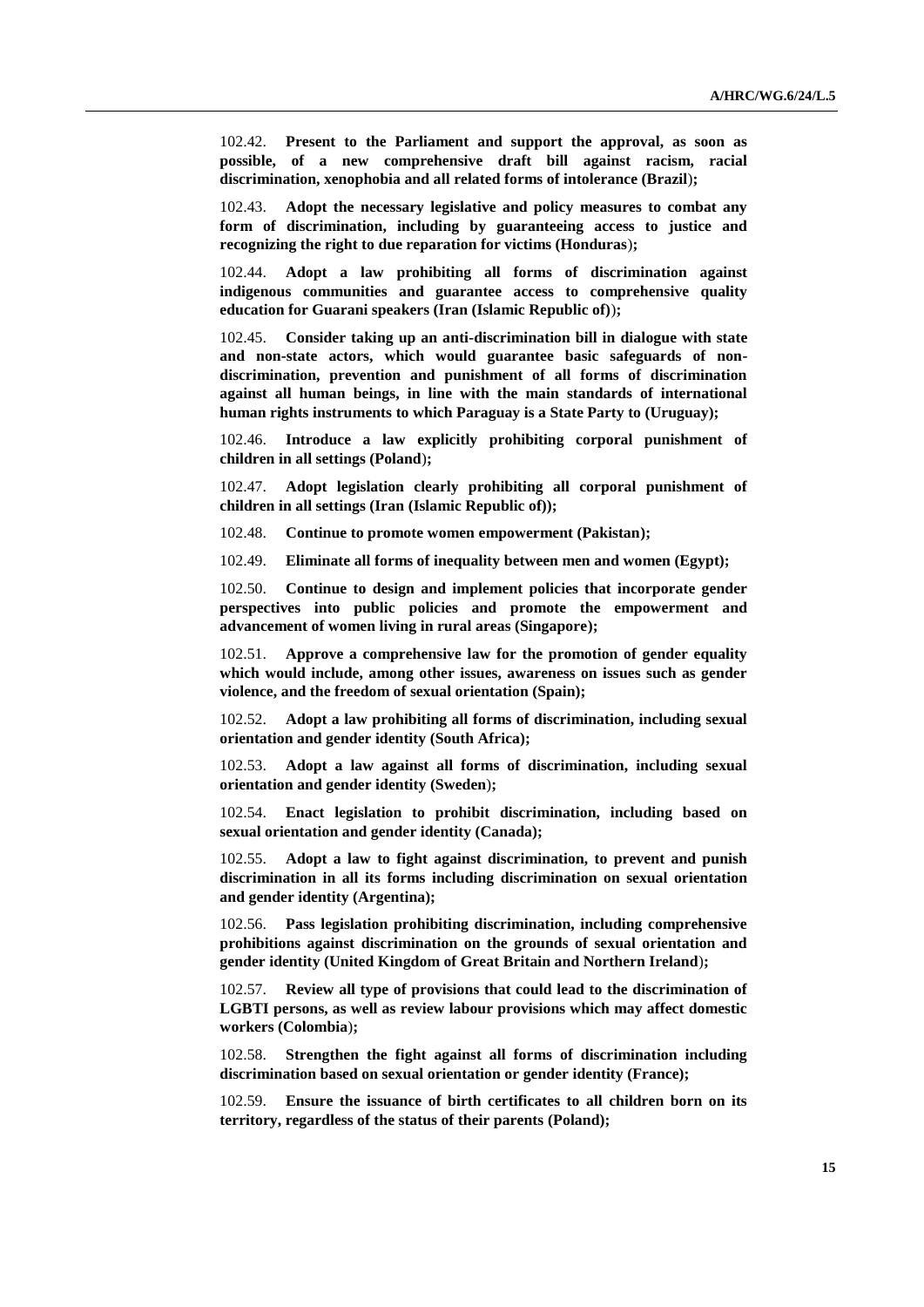102.60. **Further improve its birth registration system and ensure the issuance of birth certificates to all children born on its territory (Turkey);**

102.61. **Increase efforts to ensure that all children born in Paraguay can have their birth registered (Mexico);**

102.62. **Ensure that all state surveillance activities are in line with international human rights law and do not infringe on citizen's fundamental rights and freedoms (Liechtenstein);**

102.63. **Take the necessary measures to ensure that the operations of intelligence agencies are monitored by an independent oversight mechanism to ensure transparency and accountability (Liechtenstein);**

102.64. **Continue working in the improvement of prison conditions (Spain);**

102.65. **Continue to adopt measures to improve the situation in the penitentiary system of the country in line with international standards (Uzbekistan**)**;**

102.66. **Increase resources to address gender-based violence (Australia);**

102.67. **Prevent all forms of violence against women and girls, particularly sexual abuse and domestic violence, including by adopting a law to prevent, punish and eradicate violence against women (Austria);**

102.68. **Ensure that legislation to prevent and eradicate violence against women is passed (Belgium);**

102.69. **Ensure the adoption of a comprehensive law on violence against women (Bolivia (Plurinational State of));**

102.70. **Pass legislation to prevent and criminalize all forms of violence against women, and provide law enforcement with training and education to ensure its effective implementation (Canada);**

102.71. **Implement legislation against violence and the discrimination against women in a comprehensive way and with a gender perspective (Costa Rica);**

102.72. **Promote the approval of the comprehensive law on violence against women (Cuba);**

102.73. **Strengthen and accelerate legislative and educational actions to prevent violence against women and girls, especially domestic violence (Djibouti);**

102.74. **Take all necessary measures to promote women's rights and fight against domestic violence (France**)**;**

102.75. **Promote legislation eradicating violence against women and against discrimination based on religious beliefs (Israel);** 

102.76. **Strengthen efforts to prevent and combat all forms of violence against women, including domestic violence and sexual abuse, and effectively implement the legislation recently adopted in this field (Italy**)**;**

102.77. **Review existing legislation and programs to prevent and eradicate violence and sexual exploitation against children and adolescents, to ensure they meet international best practices (Italy);** 

102.78. **Further increase its efforts to effectively combat all forms of violence against women (Kazakhstan);**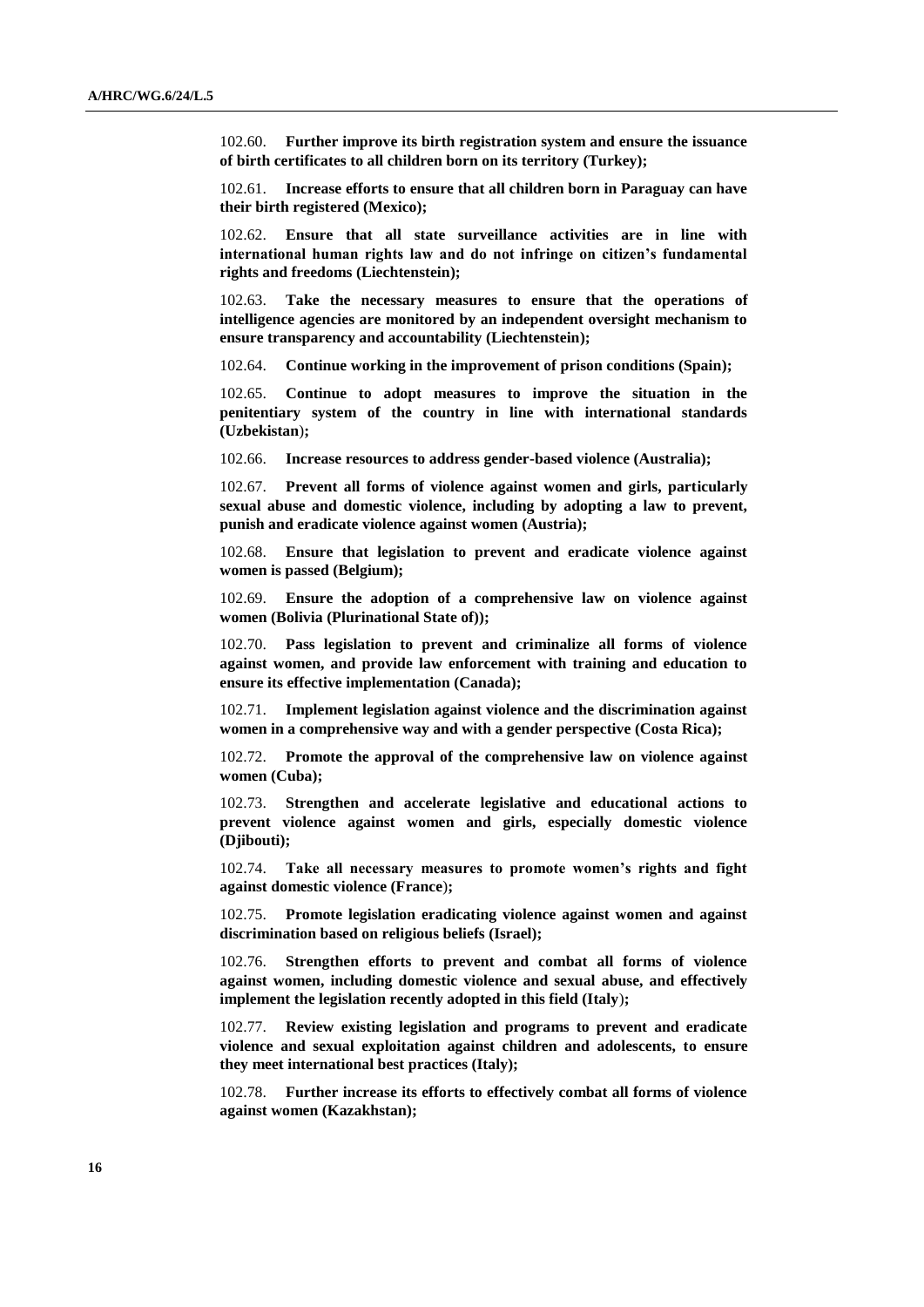102.79. **Strengthen the provisions for the protection of women, notably through the adoption of the draft law aiming at preventing violence against women (Morocco);**

102.80. **Take the necessary steps, including legislative measures to prevent and eradicate violence against women (Namibia**)**;**

102.81. **Take additional measures, including providing resources and assistance, access to courts and appropriate punishment for violations, to tackle sexual and intimate partner violence and exploitation of women and girls (Netherlands);**

102.82. **Prevent discrimination and violence against vulnerable and marginalized groups (Panama);**

102.83. **Make further efforts to prevent all forms of violence against women and girls, in particular sexual abuse and domestic violence by adopting a comprehensive law to prevent violence against women as well as provide assistance and recovery for victims (Republic of Korea**)**;** 

102.84. **Consider adopting new specific legislation to strengthen measures aimed at prosecuting offenders and increasing support to victims of sexual violence and abuse and promote awareness raising-campaigns and educational programs, notably in schools (Italy);**

102.85. **Adopt a national action plan to combat gender-based and sexual violence, which includes raising general awareness through education and training, developing official and credible statistics and ensuring access to justice for victims (Sweden);**

102.86. **Consider adopting a law to prevent, punish and eradicate the violence against women (The former Yugoslav Republic of Macedonia**)**;**

102.87. **Take further measures and strengthen its legislation to prevent and punish all violence against women and girls, particularly sexual abuse and domestic violence (Turkey**)**;**

102.88. **Continue implementing specific measures to prevent all forms of violence against women, including domestic violence, ill-treatment and sexual abuse, ensuring that there are complaints channels, facilitating access to justice and guaranteeing the prosecution and punishment of perpetrators (Uruguay);**

102.89. **Continue the work on inter-family violence and the implementation of public policies for rural women (Dominican Republic**)**;**

102.90. **Consider specific measures for the protection of the rights of children and adolescents, notably through the objectives defined within the national strategy for the prevention and elimination of child labour (Angola**)**;**

102.91. **Incorporate child sex tourism explicitly as a criminal offence in order to bring national legislation in conformity with the Optional Protocol to the Convention on the Rights of the Child on the sale of children, child prostitution and child pornography (Belgium);**

102.92. **Strengthen the prevention, detection and response to cases of exploitation, sexual abuses and other forms of violence against children (Panama);**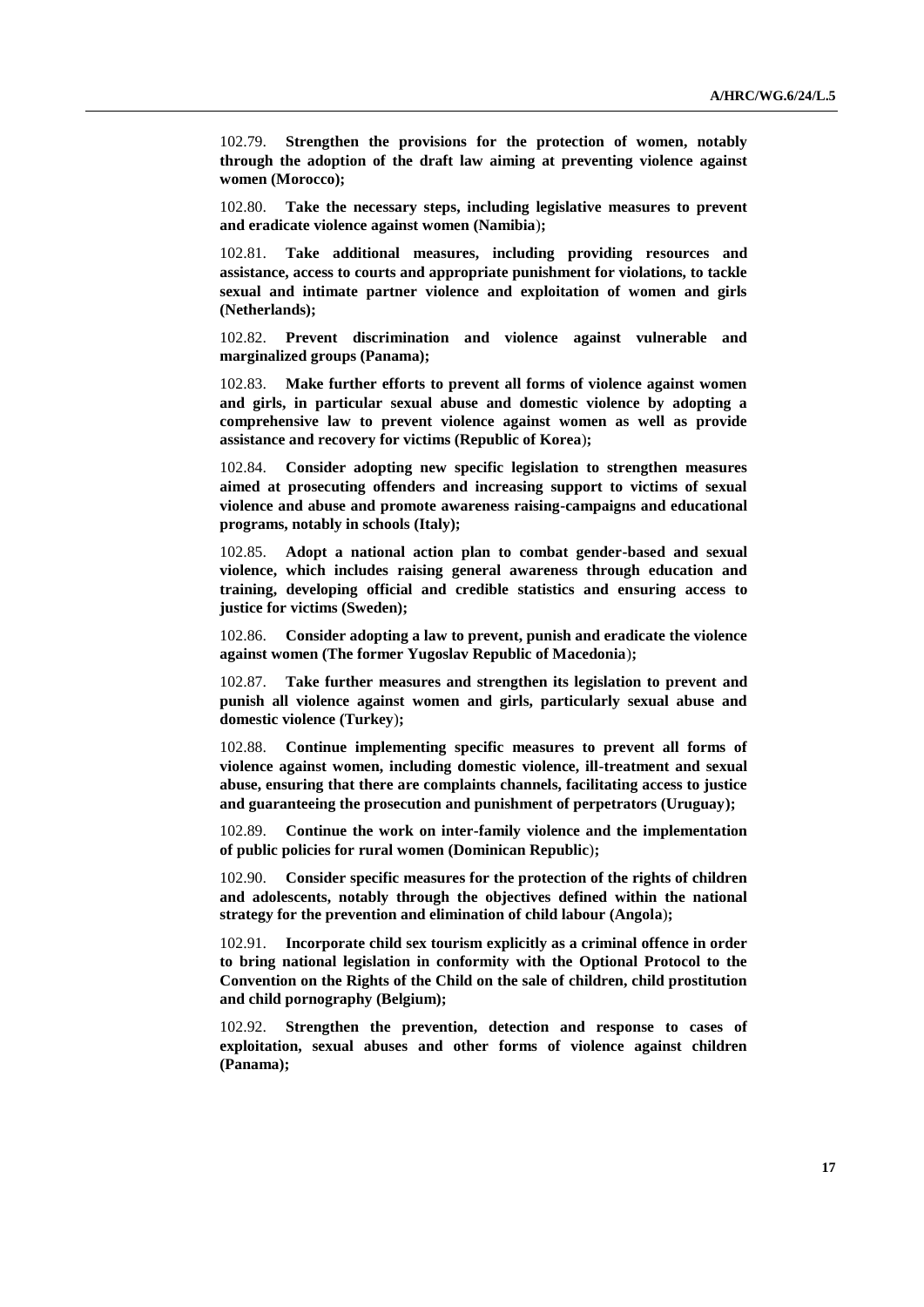102.93. **Move towards the adoption of a law that prohibits the work of children below the age of 14, as well as the worst forms of child labour and domestic child labour (Chile);**

102.94. **Continue conducting actions with a view to eradicating child labour in the country (Cuba);**

102.95. **Raise the minimum age for domestic work to 18 years of age, and strongly reconsider increasing the minimum wage in this sector (Haiti);**

102.96. **Eradicate the practice of** *criadazgo* **and other forms of child labor (Panama**)**;**

102.97. **Adopt a comprehensive care policy to protect children living on the streets (Mexico**)**;**

102.98. **Pursue measures for the protection of children, in particular children living in the streets and domestic worker children (Algeria**)**;**

102.99. **Adopt the National Plan to Prevent, Combat and Care for the victims of trafficking (Greece);**

102.100. **Continue its efforts to combat trafficking in human beings (Tajikistan**)**;**

102.101. **Put an end to trafficking in persons, particularly for purposes of sexual exploitation or child labour (Iran (Islamic Republic of));** 

102.102. **Effectively combat human trafficking, in particular sexual exploitation and forced labour (Malaysia**)**;**

102.103. **Provide assistance, reintegration programs and skills training for victims of human trafficking to allow their reintegration into society (Malaysia);**

102.104. **Provide adequate human resources and budget to implement its national anti-trafficking in persons policies and programs (Philippines);**

102.105. **Continue working towards the modernization of justice so as to guarantee its independence and impartiality, in particular with regard to vulnerable groups, such as indigenous people and persons with disabilities (Spain);**

102.106. **Enhance public accountability for the judiciary by limiting political interference, increasing transparency in judicial processes, and ensuring all judicial staff hiring is merit-based (United States of America** )**;**

102.107. **Facilitate access to the Judiciary, especially for indigenous persons ensuring that they are represented in public affairs (Egypt);**

102.108. **Develop initiatives, aimed at ensuring access to the judiciary by indigenous persons (Mexico);**

102.109. **Adopt the necessary measures to increase the judicial control over the duration of pre-trial detention (Slovakia**)**;**

102.110. **Investigate allegations of torture and ill-treatment against persons in places of detention and bring those responsible to justice (Uzbekistan);**

102.111. **Establish and effective investigation mechanism concerning allegations of torture and ill-treatment that would ensure the conviction of perpetrators (Turkey);**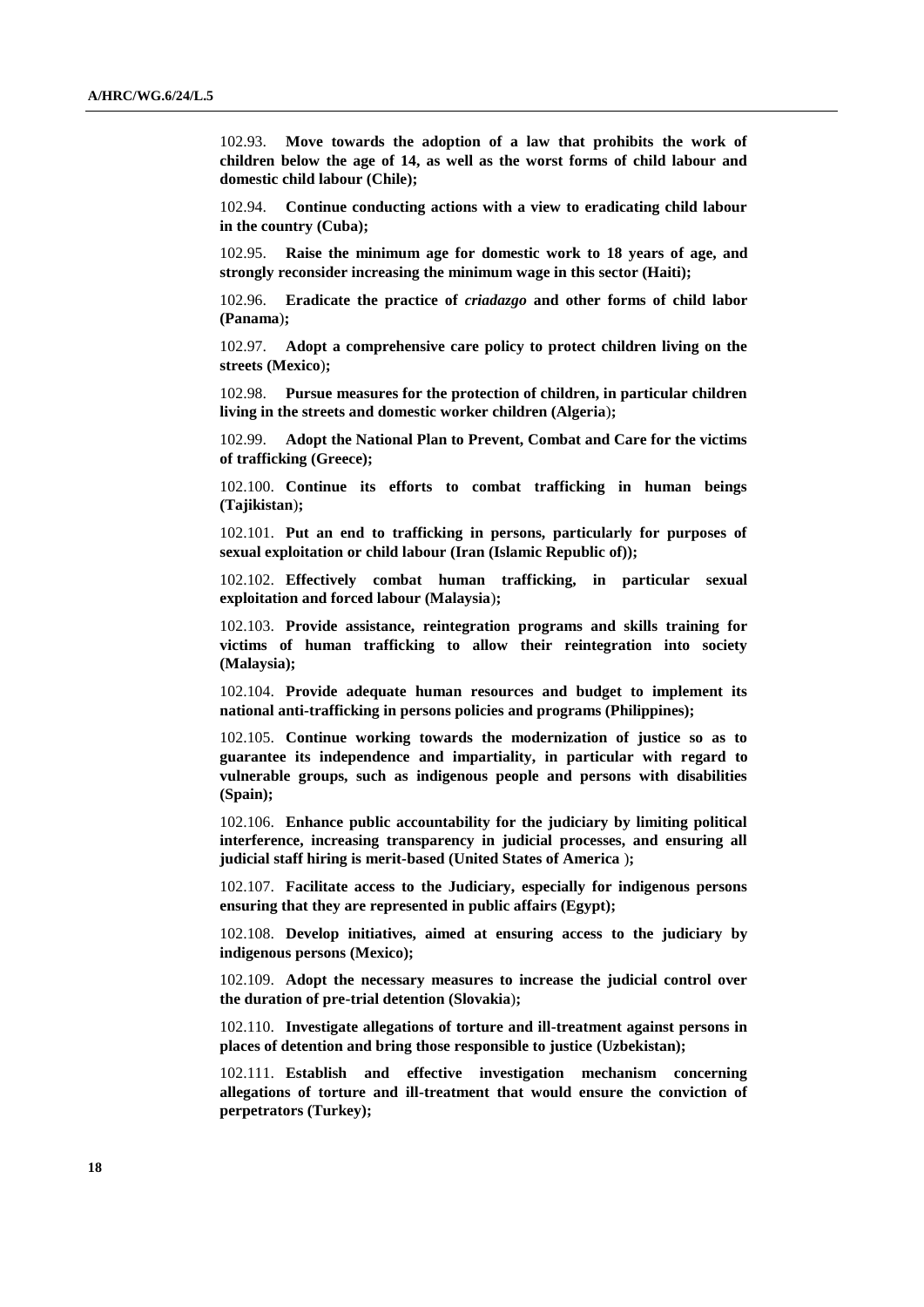102.112. **In the context of detention, strengthen existing police oversight mechanisms and provide victims of torture and ill-treatment with compensation (Germany);**

102.113. **Double efforts in combatting corruption through improving the capacity of the National Secretariat to Combat Corruption (Malaysia);**

102.114. **Step up efforts to eliminate corruption by police officers and prosecutors, and to adopt specific legal provisions establishing a judicial procedure for ensuring investigation of the cases related to enforced disappearance and arbitrary detention, as well as to punish perpetrators and provide assistance and recovery for victims (Republic of Korea);** 

102.115. **Combat impunity, prosecute perpetrators and ensure victims' access to effective remedies in case of journalists, human rights defenders and lawyers who become victims of human rights violations and abuses (Austria**)**;**

102.116. **Combat impunity of all attacks against human rights defenders, including by investigating the murders of 17 journalists since 1991. Establish a special commission in the Public Prosecutor's Office to bring those responsible to justice (Canada);** 

102.117. **Combat impunity by ensuring prompt, thorough and transparent investigation of all violations against, and killing of Human Rights Defenders, the prosecution of perpetrators and access to effective remedies for victims (Norway**)**;**

102.118. **Investigate and prosecute allegations of abusive practices by security and law enforcement forces targeted at indigenous people (Australia);**

102.119. **Take effective measures to thoroughly investigate all allegations of illtreatment of detainees, of abuse of force by police and military forces and of attacks against journalists and human rights defenders, so to ensure that all those responsible are brought to justice (Italy);** 

102.120. **Ensure implementation of impartial and independent investigations and criminal proceedings in accordance with existing law, including for cases as the Marina Cué events in Curuguaty of June 2012 in order to clarify allegations and bring perpetrators to justice (Germany);**

102.121. **Strengthen its specialized Juvenile Justice system, to promote alternative measures to deprivation of liberty, and continue improving the social services available to adolescents deprived of their liberty (Republic of Moldova**)**;**

102.122. **Continue efforts for the promotion of truth, justice and reparation and guaranties of non-repetition related to crimes of the past (Armenia**)**;**

102.123. **Abolish discrimination based on religion or beliefs (Lebanon);**

102.124. **Enhance laws that encourage freedom of expression (Lebanon);**

102.125. **Further protect the freedom of expression and prosecute crimes against journalists as a matter of priority (Greece);** 

102.126. **Create a mechanism to give visibility and value the work of human rights defenders and, develop and implement measures to protect human rights defenders should they be exposed to any risk or threat associated with the free exercise of their activities (Brazil);**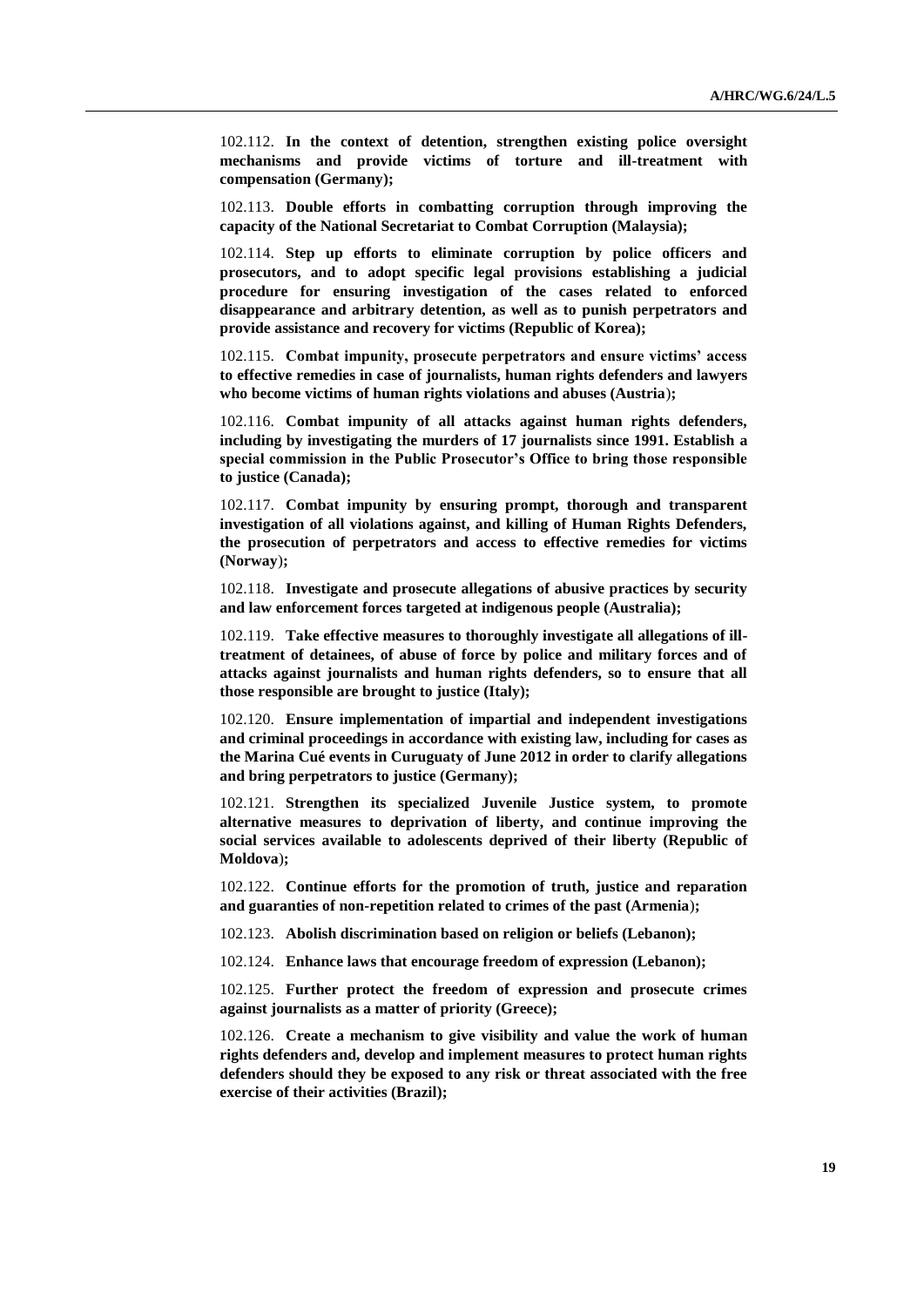102.127. **Adopt appropriate measures to disseminate widely and ensure full observance of the Declaration on Human Rights Defenders (Norway);**

102.128. **Adopt legal and policy measures for the protection of human rights defenders (Honduras);**

102.129. **Acknowledge the legitimate role of human rights defenders and create and maintain a safe and enabling environment for human rights defenders and journalists to carry out their legitimate work without threat of violence or reprisals (Norway);**

102.130. **Ensure the protection of human rights defenders in accordance with the UN Declaration on Human Rights Defenders (Sweden);**

102.131. **Implement measures to protect journalists and human rights defenders, as well as effective policies to guarantee freedom of expression in Paraguay (Costa Rica** )**;**

102.132. **Take steps to reduce the harassment, intimidation and death threats against defenders of human rights, and to publicly recognize the legitimacy and importance of the role of these defenders (Netherlands**)**;**

102.133. **Adopt measures to guarantee the right to life, safety of human rights defenders and journalists, including for those defending indigenous communities from land grabbing (Norway);**

102.134. **Take the necessary measures to guarantee the human rights of human rights defenders and to promote and protect the space of the civil society (Switzerland);**

102.135. **Establish greater protections for journalists under threat and ensure prompt investigations of threats, harassment, and crimes against journalists (United States of America);**

102.136. **Continue its efforts to facilitate a greater participation and representation of women and indigenous people in public offices (Israel);** 

102.137. **Further promote gender equality and involvement of women in politics and public services (Lao People's Democratic Republic);**

102.138. **Give special attention to families as the foundation of the well-being of the country (Egypt);**

102.139. **Increase investment in social welfare programs (Haiti);**

102.140. **Take further steps to strengthen its social protection programs, in favour of the most vulnerable sectors of the population (Venezuela (Bolivarian Republic of)**)**;**

102.141. **Support the implementation of domestic measures to ensure the protection of socially vulnerable groups of the population, including children (Tajikistan);**

102.142. **Continue strengthening all human rights, particularly in the areas of eradicating poverty, promoting and protecting the rights of children and adolescents, and fighting against human trafficking (Kuwait**)**;**

102.143. **Persevere in including the needs of vulnerable groups in efforts to reduce poverty, particularly of persons with disabilities (Colombia);**

102.144. **Elaborate and implement an effective strategy to fight child poverty (Kyrgyzstan);**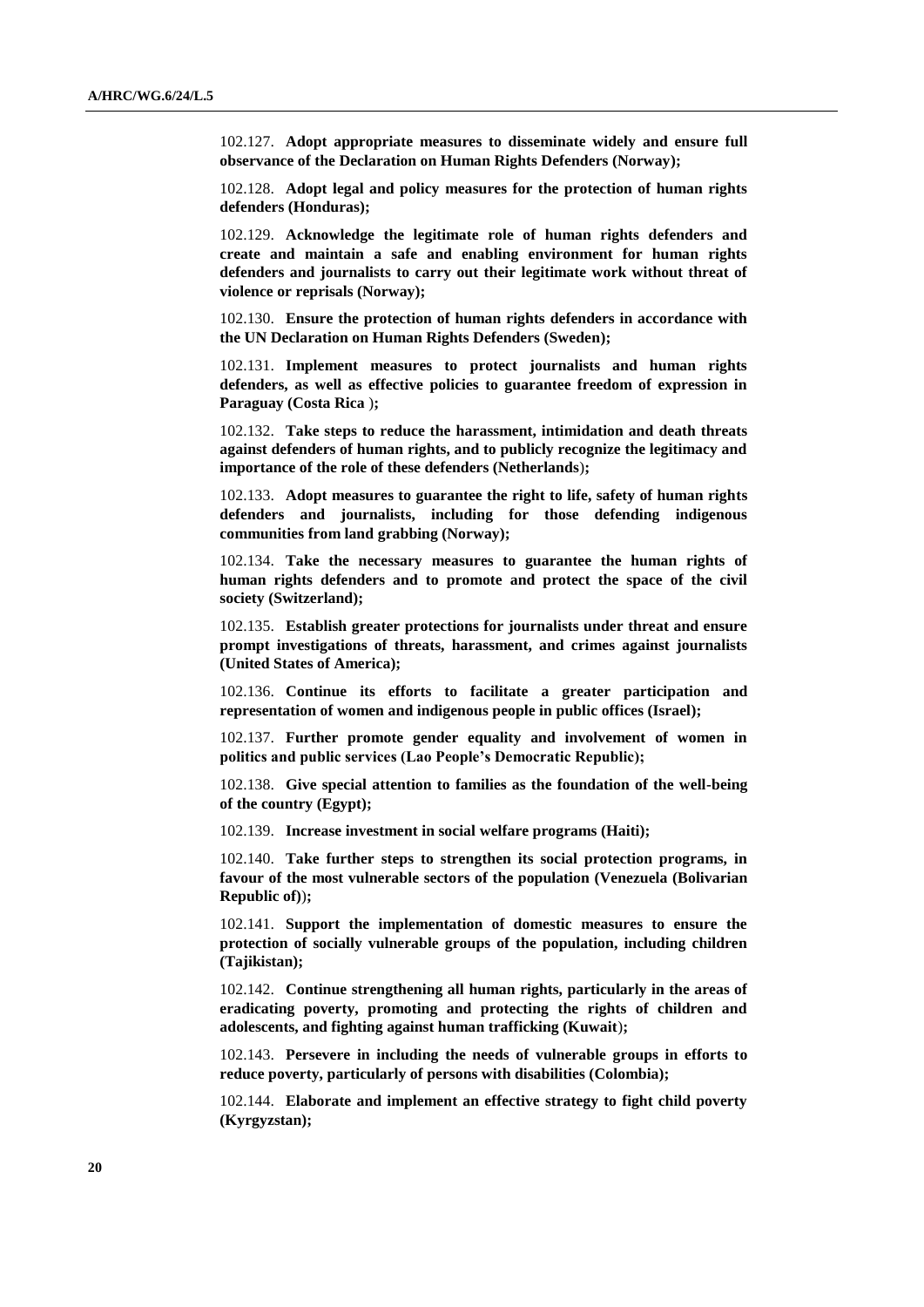102.145. **Continue efforts to combat poverty and provide assistance to families with limited income (Libya**)**;** 

102.146. **Pursue measures to eradicate poverty through the implementation of comprehensive public policies with a human rights-based approach (Ecuador);**

102.147. **Continue efforts towards improving literacy and reducing poverty through education and skills enhancement programs under the National Development Plan to 2030 (Malaysia);**

102.148. **Continue to implement National Health Policy 2015 (Pakistan**)**;**

102.149. **Make every possible effort to guarantee universal access to healthcare through the National Health Policy (Holy See**)**;**

102.150. **Continue the work on policies for the universal access to health, including the Health System for Indigenous Peoples (Dominican Republic);**

102.151. **Take effective measures to reduce the high maternal mortality rate (Kazakhstan);** 

102.152. **Reduce the high rate of maternal mortality (Panama);**

102.153. **Deepen measures which are considered as necessary to reduce maternal mortality rates and to prevent adolescent pregnancy (Colombia);**

102.154. **Ensure adequate access to information on sexual and reproductive rights for women and girls (Belgium**)**;**

102.155. **Continue the promotion of sexual and reproductive rights of women and eliminate discriminatory practices, in conformity with what has been established by CEDAW (Mexico);**

102.156. **Address deficiencies of the legal and policy system regarding the issue of pregnant children for better protecting young girls, as some of them had been forced to continue high-risk pregnancies with long-lasting impact on their physical and mental health (Germany);** 

102.157. **Undertake measures to prevent high incidences of early pregnancy, including comprehensive sexuality education in schools and access to services in support of sexual health and reproductive rights (United Kingdom of Great Britain and Northern Ireland);**

102.158. **Consider introducing civic and human rights education in primary and secondary school curricula (Ethiopia**)**;**

102.159. **Continue efforts aimed at ensuring the availability and accessibility of the education system to all children and improvement of school's infrastructure (Georgia);** 

102.160. **Continue its efforts to improve the quality of the education system and to expand access to education for all children and adolescents, in particular for those belonging to indigenous peoples (Holy See);** 

102.161. **Take additional measures for the full enjoyment of the right to education by children (Kyrgyzstan);**

102.162. **Ensure that vulnerable children and adolescents in rural communities have access to quality education and health care services (Lao People's Democratic Republic**)**;**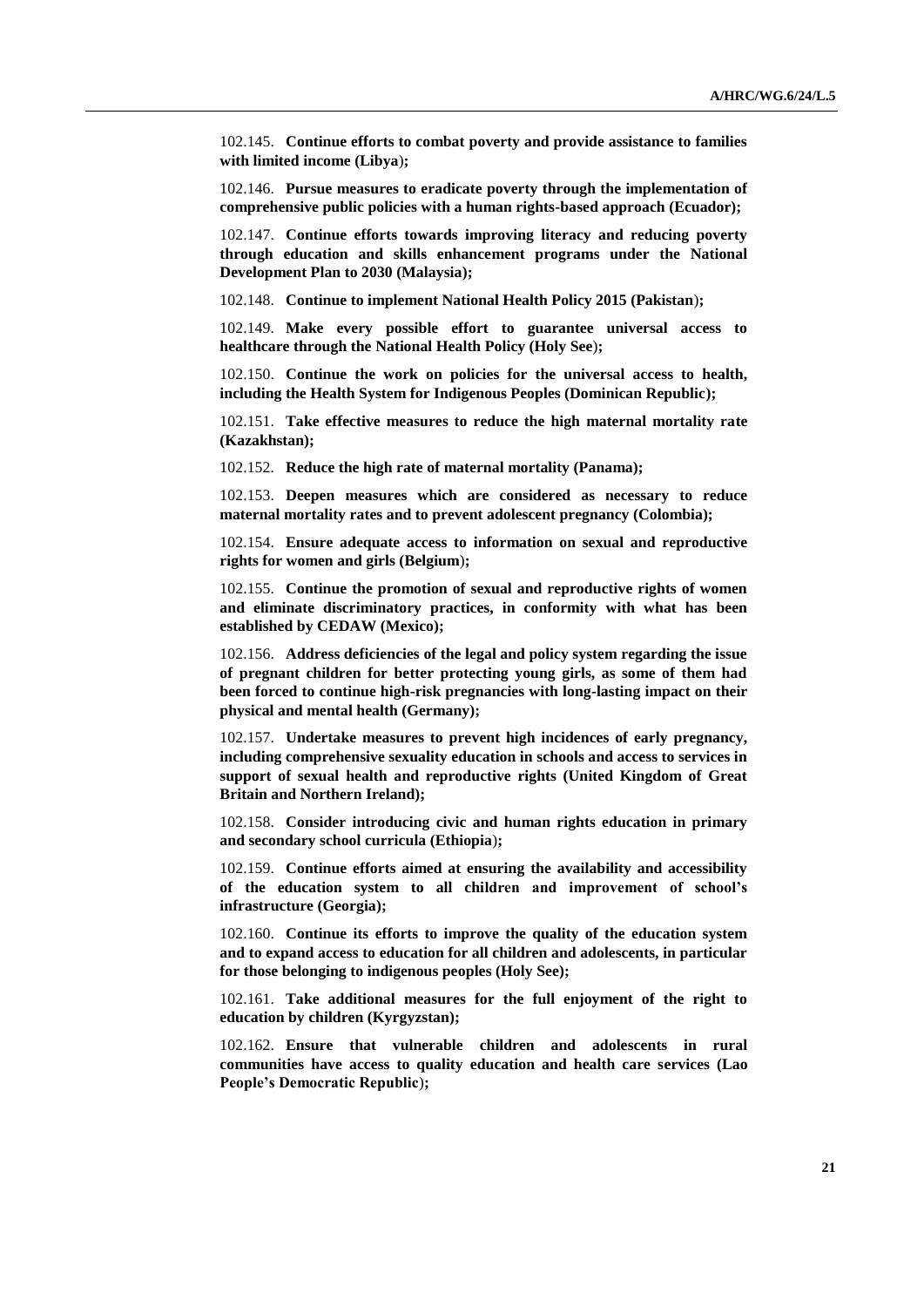102.163. **Further develop measures to ensure that an inclusive education system be available and accessible to all children, including those with disabilities and improve the quality and infrastructure of schools (Republic of Korea);** 

102.164. **Strengthen measures with a view to guaranteeing full access to education for persons with disabilities (Argentina**)**;**

102.165. **Strengthen access to the national education system for all children and adolescents with disabilities, ensuring an inclusive education (Chile);**

102.166. **Reinforce the schooling of persons with disabilities (Algeria);**

102.167. **Create an independent mechanism to protect persons with disabilities (Egypt**)**;**

102.168. **Encourage the efforts taken for the creation of an independent mechanism for the monitoring of the application of the Convention on the Rights of Persons with Disabilities (Morocco**)**;**

102.169. **Establish an independent mechanism for the monitoring of the situation of persons with disabilities (Turkey);**

102.170. **Review the provisions restricting the voting rights of persons with disabilities (India);** 

102.171. **Continue working for the promotion and protection of the rights of indigenous peoples, peasants and other persons working in rural areas (Bolivia (Plurinational State of)**)**;**

102.172. **Formulate a comprehensive policy protecting the rights of indigenous peoples (India**)**;** 

102.173. **Encourage enacting legislation that protects and promotes the rights of the indigenous peoples (Iraq);** 

102.174. **Continue to take effective measures for the protection of indigenous peoples rights (Armenia);**

102.175. **Pass legislation that recognizes the rights of indigenous communities to express their opinion and to consultations (Lebanon**)**;**

102.176. **Step up efforts in formulating protocols to implement the indigenous peoples right to free, prior and informed consent (Philippines);**

102.177. **Put in place a legal mechanism that enables indigenous communities from protecting and claiming their lands (Lebanon);**

102.178. **Address extant indigenous land claims, and ensure an end to discrimination against rural and indigenous communities (Australia);**

102.179. **Implement the rulings of the Inter-American Court on Human Rights regarding indigenous land claims by the Yakye Axa and Sawhoyamaxa Indigenous communities promptly and effectively (Canada**)**;**

102.180. **Take measures to enforce the Inter-American Court sentences on the rights of indigenous peoples (Costa Rica);**

102.181. **Develop a comprehensive and forgery-proof land registry to enable indigenous communities to hold legal titles to their ancestral land, as previously recommended (Germany**)**;**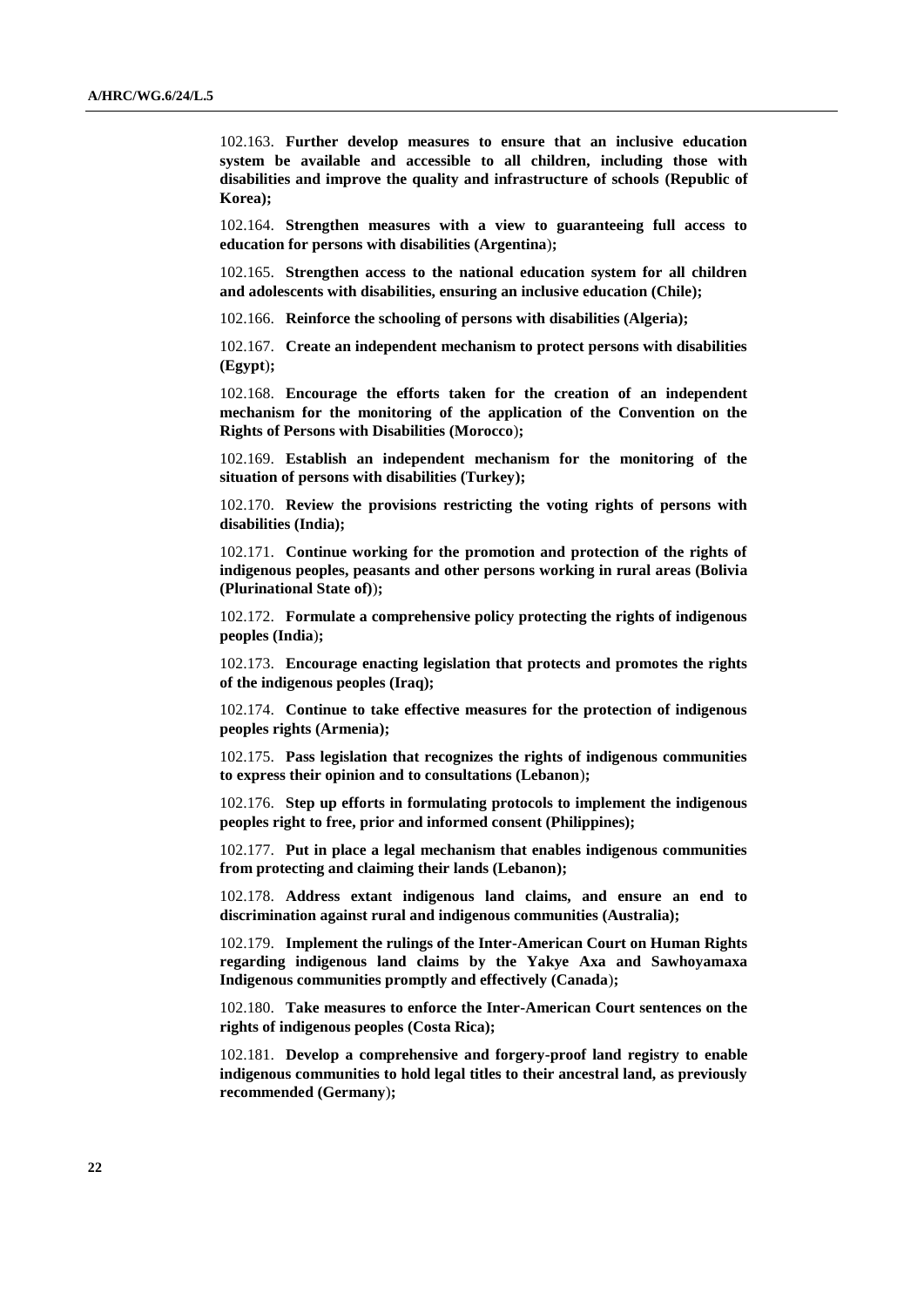102.182. **Protect the rights of the indigenous communities in terms of exploiting and using their lands (Lebanon);**

102.183. **Implement legislation that codifies the protection guaranteed in the 1954 Convention in national legislation (Portugal**)**;**

102.184. **Implement a statelessness status determination procedure to ensure the protection of stateless persons who are not refugees (Portugal);**

102.185. **Continue to take steps to ensure the full and effective implementation of its National Development Plan to 2030 to combat poverty, particularly in rural areas (Singapore**)**;**

102.186. **Ensure the implementation of environmental standards to protect the environment (Egypt).**

103. **Paraguay considers that the recommendations 102.2, 102.5, 102.6, 102.7, 102.8, 102.9, 102.11, 5,12, 102.14, 102.15, 102.16, 102.17, 102.18, 102.20, 102.21, 102.22, 102.23, 102.24, 102.25, 102.26, 102.27, 102.30, 102.31, 102.32, 102.33, 102.35, 102.36, 102.37, 102.38, 102.39, 102.40, 102.41, 102.42, 102.43, 102.44, 102.45, 102.46, 102.47, 102.49, 102.51, 102.52, 102.53, 102.54, 102.55, 102.56, 102.57, 102.58, 102.59, 102.60, 102.61, 102.66, 102.67, 102.68, 102.69, 102.70, 102.71, 102.72, 102.73, 102.74, 102.75, 102.77, 102.78, 102.79, 102.80, 102.81, 102.82, 102.83, 102.84, 102.85, 102.86, 102.87, 102.90, 102.91, 102.92, 102.93, 102.95, 102.96, 102.97, 102.98, 102.99, 102.100, 102.101, 102.103, 102.104, 102.1106, 102.107, 102.108, 102.109, 102.110, 102.111, 102.113, 102.114, 102.115, 102.118, 102.119, 102.120, 102.121, 102.123, 102.124, 102.125, 102.129, 102.131, 5,133, 102.135, 102.137, 102.138, 102.139, 102.140, 102.141, 102.143, 102.144, 102.146, 102.149, 102.151, 102.152, 102.153, 102.155, 102.156, 102.157, 102.158, 102.161, 102.162, 102.163, 102.164, 102.166, 102.157, 102.158, 102.169, 102.170, 102.172, 102.173, 102.175, 102.176, 102.178, 102.179, 102.180, 102.181, 102.182, 102.183, 102.184, 102.186 above, are already implemented or in the process of implementation.**

104. **The following recommendation will be examined by Paraguay which will provide a response in due time, but no later than the thirty-second session of the Human Rights Council in June 2016:**

104.1. **Convene an independent commission to investigate all credible allegations of human rights violations related to the 2012 law enforcement action at Marina Cue (United States of America).**

105. **The recommendations below did not enjoy the support of Paraguay and would thus be noted:**

105.1. **Ratify the Optional Protocol to Convention on the Rights of the Child (Ghana);**

105.2. **Consider withdrawing its reservation to articles 76 and 77 of the ICRMW (Philippines);**

105.3. **Reform its punitive anti-abortion laws (Australia);**

105.4. **Repeal legislation criminalizing women and girls for having an abortion, as well as healthcare providers performing such services, and take measures to allow legal and safe abortions at least in cases of rape or incest, in cases where the life or health of the mother is at risk, or where the foetus is diagnosed with grave health deficiencies (Austria);**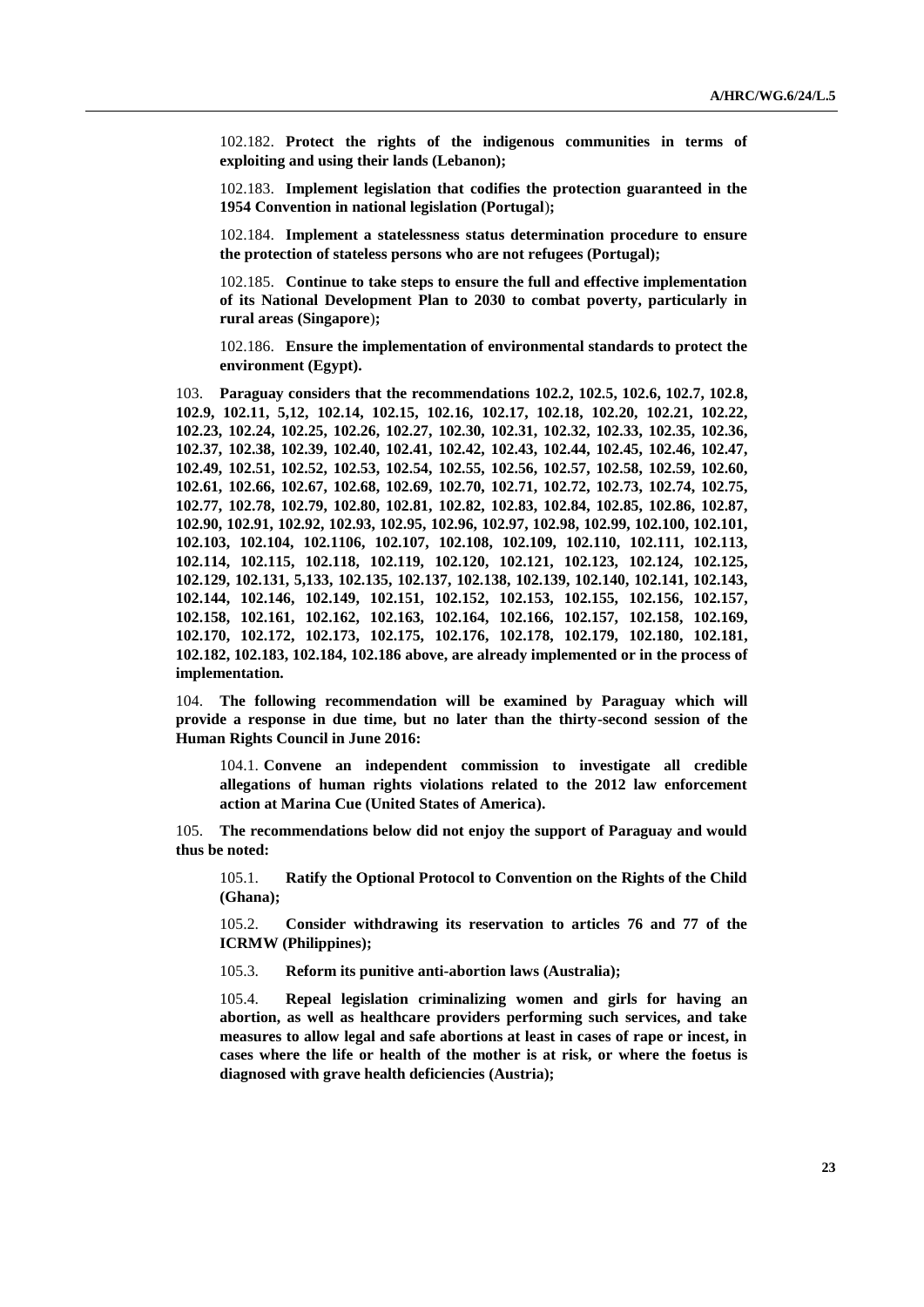105.102. **Repeal legislation criminalizing abortion and ensure access to legal and safe abortion for victims of rape and incest, in cases where the life or health of a woman is at risk or when the foetus is not viable (Slovenia)**

105.6. **Establish and effectively apply the legal provisions authorizing abortion, in cases when pregnancies are due to rape or incest, or when it is established that the foetus is not viable, or when the life or the health of the mothers is at risk (Switzerland).**

106. **Concerning recommendation 105.1 put forward by Ghana, Paraguay informs that it is a State Party to the Optional Protocol to CRC on the involvement of children in armed conflict and the Optional Protocol to CRC on the sale of children, child prostitution and child pornography. It has also signed the Optional Protocol to CRC on a communications procedure.**

107. **Concerning recommendation 105.2 put forward by Philippines, Paraguay informs that it has not made any reservations to articles 76 and 77 of the International Convention on the Protection of the Rights of All Migrant Workers and Their Families.**

108. **Concerning recommendations 105.3, 105.4, 105.5, 105.6 put forward by Australia, Austria, Slovenia and Switzerland, Paraguay considers that these are not in accordance with the National Constitution (article 4), the commitments made by Paraguay when ratifying the Inter-American Human Rights Convention (article 4) and the national legislation.**

109. **All conclusions and/or recommendations contained in the present report reflect the position of the submitting State(s) and/or the State under review. They should not be construed as endorsed by the Working Group as a whole.**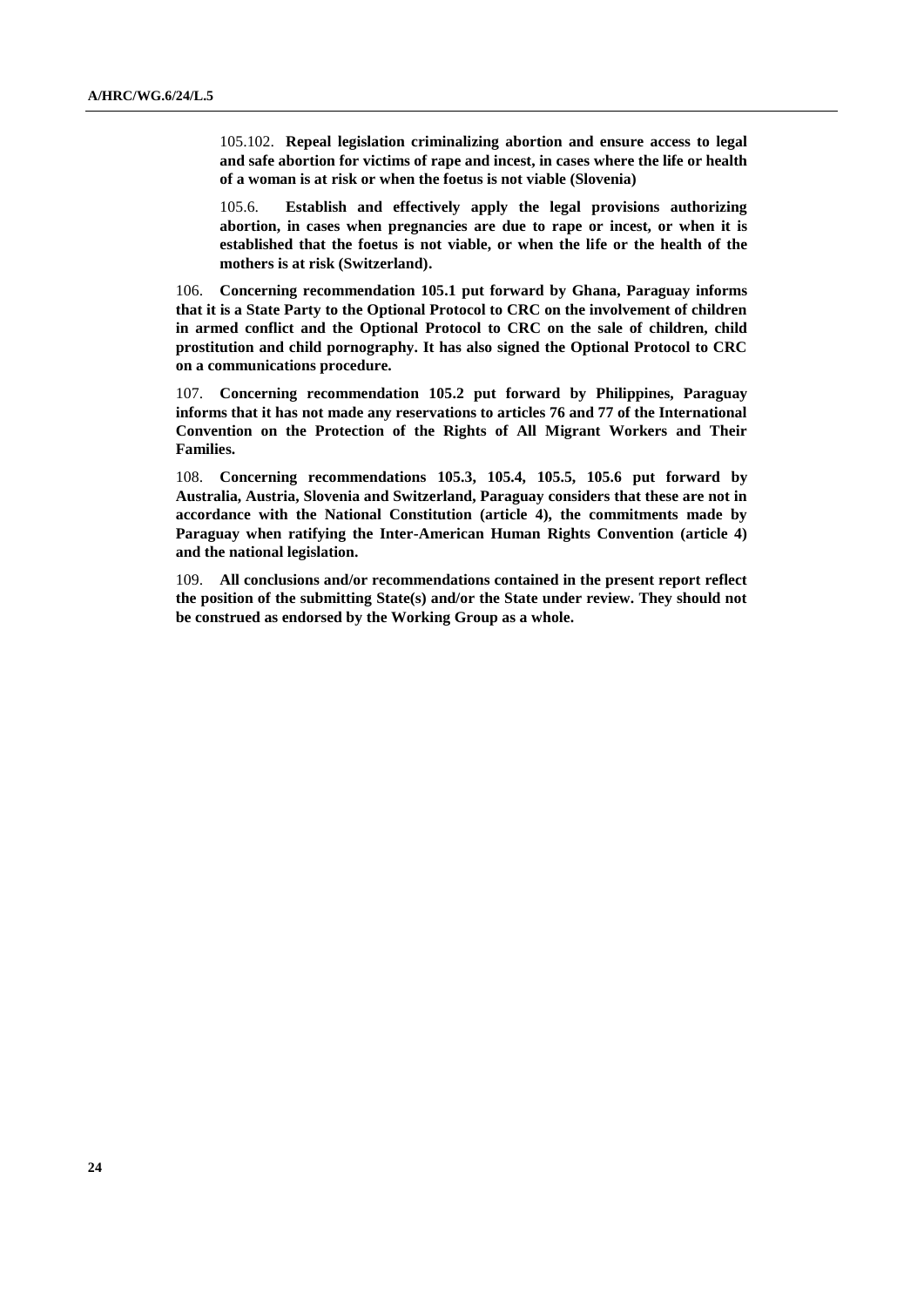## **Annex**

#### **Composition of the delegation**

The delegation of Paraguay was headed by H.E. Ambassador Óscar Cabello Sarubbi, Vice Minister of Foreign Affairs and composed of the following members:

- S.E. Guillermo Sosa, Ministro de Trabajo, Empleo y Seguridad Social;
- S.E. Héctor Cárdenas, Ministro Secretario Ejecutivo Secretaría de Acción Social;
- S.E. Rocío Florentín, Ministra Secretaria Ejecutiva Secretaría Nacional por los Derechos Humanos de las Personas con Discapacidad;
- S.E. Carlos Zárate, Ministro Secretario Ejecutivo Secretaría Nacional de la Niñez y la Adolescencia;
- S.E Embajador Juan Esteban Aguirre, Representante Permanente del Paraguay ante las Naciones Unidas y Organismos Especializados;
- Ministro Juan Miguel González Bibolini, Director General de Derechos Humanos del Ministerio de Relaciones Exteriores;
- Embajador Carlos Fleitas, Jefe de Gabinete de la Secretaria Técnica de Planificación;
- Sr. Ricardo González, Director General de Gabinete de la Secretaria Nacional de la Niñez y la Adolescencia;
- Sra. María José Méndez, Directora General de Derechos Humanos del Ministerio de Justicia;
- Sra. Dalila Zarza, Directora General de Planificación del Ministerio de Educación y Culto;
- Sr. Víctor Thomas, Director General de Asesoría Jurídica del Ministerio de Trabajo, Empleo y Seguridad Social;
- Sra. Nury Montiel, Directora de Derechos Humanos de la Corte Suprema de Justicia;
- Sra. Tania Abdo, Asesora de la Comisión de la Cámara de Diputados;
- Sra. Belén Morra Alvarenga, Jefa del Departamento de Informes a Órganos de Tratados y Asuntos Políticos del Ministerio de Relaciones Exteriores;
- Sr. Andrés Ramírez, Jefe de Departamento de Derechos Humanos de la Corte Suprema de Justicia;
- Sra. Laura Bordón, Jefa de la Unidad de Derechos Humanos del Ministerio de Salud y Bienestar Social;
- Sra. Verónica López, Jefa del Departamento de Normas Internacionales del Ministerio de Trabajo, Empleo y Seguridad Social;
- Sra. Carmen Orlandini, Técnica del Instituto Paraguayo del Indígena;
- Sr. Jorge Brizuela, Misión Permanente del Paraguay ante las Naciones Unidas y Organismos Especializados;